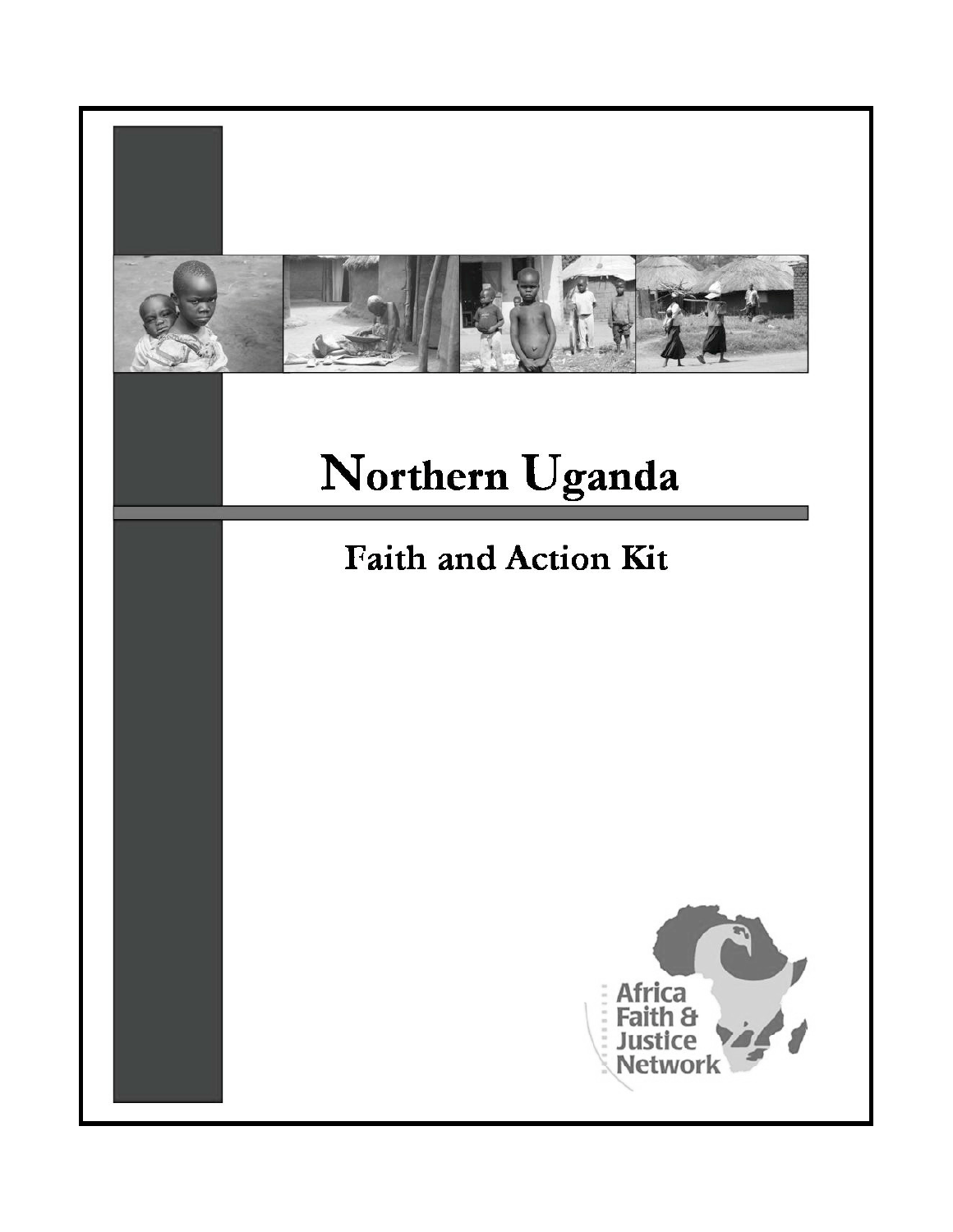#### **Northern Uganda Faith and Action Kit: A Campaign for Lived Solidarity** July 2006

Dear Friend,

In the book of Genesis (4:9), Abel asks the Lord, "Am I my brother's keeper?" And God answers with a clear yes. In the Gospel of Matthew (25:34-46), Jesus tells us further that when we care for the least of our brothers and sisters, we care for God. As people of God, we are thus called to lives of solidarity with the poor and marginalized of our world.

The Africa Faith and Justice Network has encouraged such solidarity for Africa for over 25 years. We represent hundreds of people who have either worked in Africa, are from Africa or aid Africa. On that continent, we have witnessed many crises' that have put our sisters and brothers in conditions of poverty and violence. It can easily overwhelm us. But we have found our brothers and sisters tremendously resilient, and when we reach out in solidarity, hope returns. We each can make a difference. We begin by building relationships and connecting community-to-community one at a time. So we invite you to join us at AFJN and Uganda-CAN as we focus on a critical case in Uganda.

In northern Uganda, for the last twenty years, a community of people has been caught amidst a brutal war. More than 30,000 children have been abducted and forced to child soldiering. An entire society – 1.7 million people – has been displaced to the most horrid conditions in which 1,000 people are dying each week.

In a speech before the United Nations in 2004, Archbishop John Baptist Odama said, "We have lost much in this war…what is the future of the Acholi? And think of it, the LRA abducts children to fight the government that failed to protect them in the first place. We need some sanity, as we are fighting the hostages! The government fails to protect them, we as parents fail to protect them, the international community fails to protect them. No more discussion, please, this is an SOS."

This is an SOS. It is an emergency. For too long, our world's leaders have overlooked this crisis, preferring to maintain good diplomatic relations at the expense of dying people. Little attention and scarce resources have allowed violence to persist. This needs to stop!

Together, we, as people of faith, can condemn this silence and call for human dignity. Together, we can live and act in solidarity with our brothers and sisters in Uganda, advocating for a more peaceful future. We can rekindle hope.

We have created this faith and action kit to help you and your community act now in solidarity with the people of northern Uganda. We hope and pray that you'll join us that Archbishop Odama's plea for help is not in vain. Act now. And thanks.

Peace.

Sincerely yours,

Rocco Puopolo, S.X. Executive Director, Africa Faith and Justice Network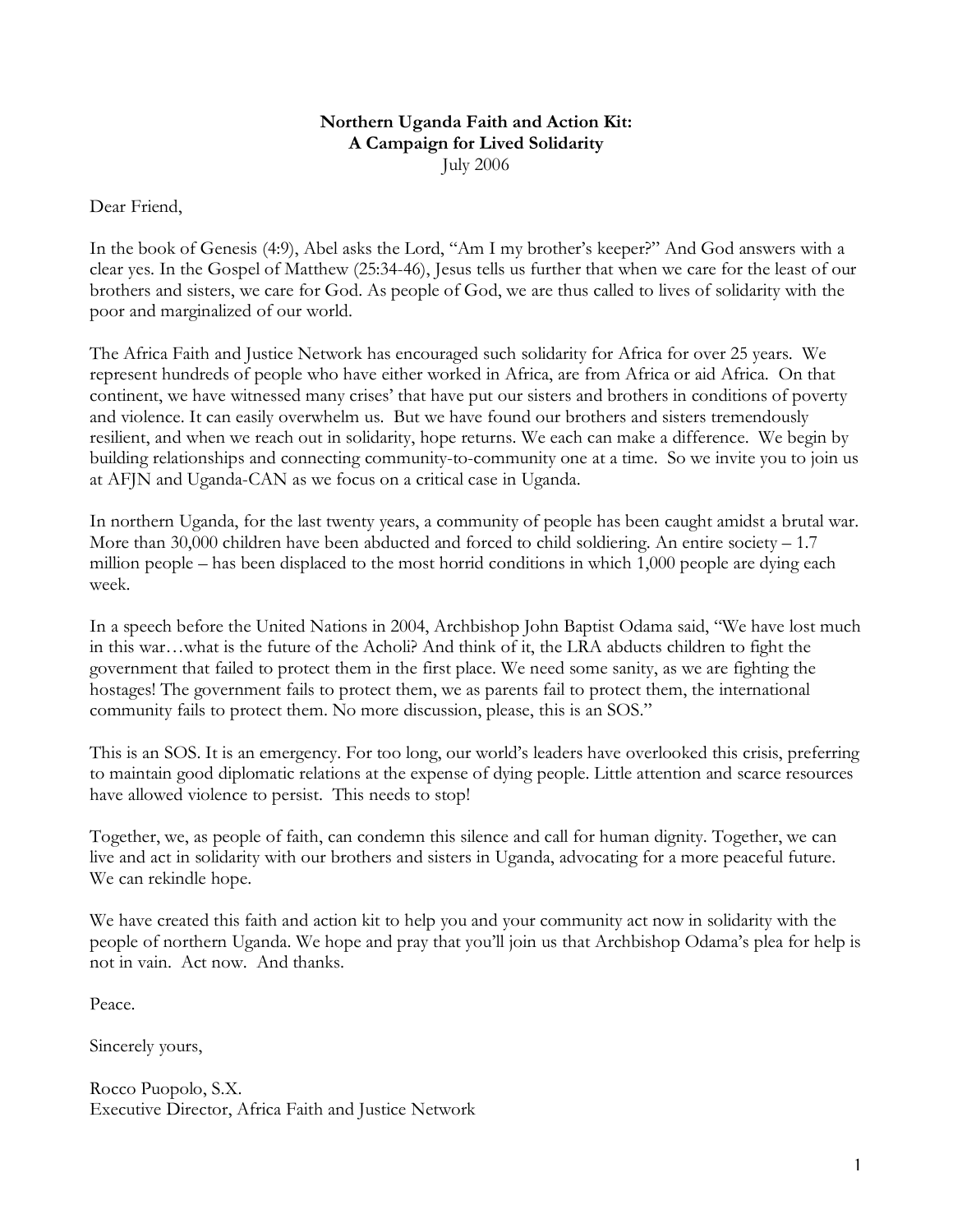**Northern Uganda Faith and Action Kit**

# **Contents:**

**1.Background on the Crisis in Northern Uganda**

**2.Pray for Peace in Northern Uganda**

**3.Organize a Vigil for Northern Uganda**

**4.Write your Political Representatives for Peace**

**5.Additional Resources**

Compiled by: Africa Faith and Justice Network (www.AFJN.org) TURN (www.TURNNetwork.org) Uganda Conflict Action Network (www.UgandaCAN.org)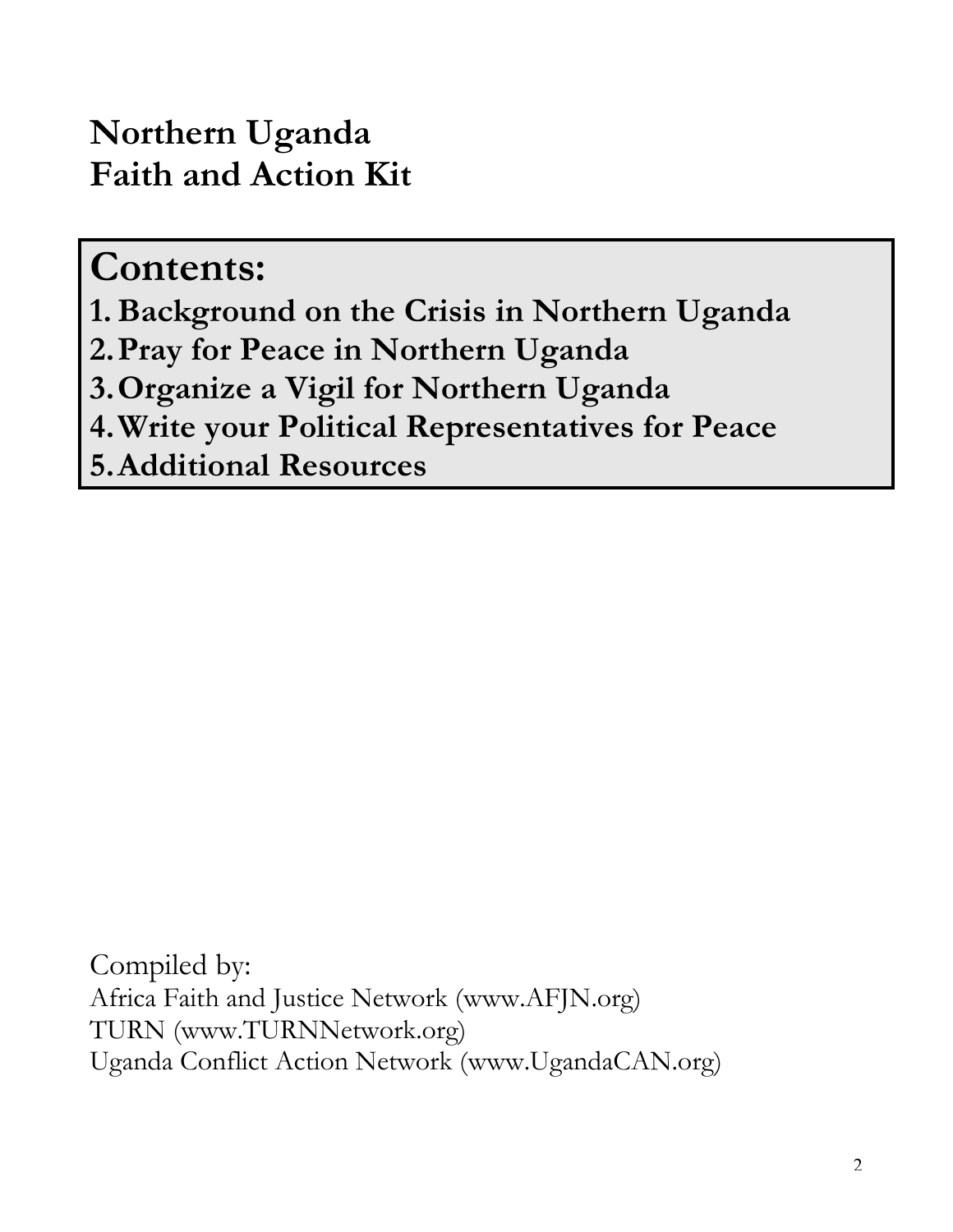## **20 Years of War in Northern Uganda**

"Northern Uganda is the worst neglected humanitarian crisis in the world." - Jan Egeland, Under-Secretary General Humanitarian Affairs

For the past 20 years, the people of northern Uganda have been caught in the midst of a war between the rebel Lord's Resistance Army (LRA) and the Government of Uganda. More than 1.7 million people—eighty percent of the population—are displaced and forced to live in squalid internally displaced persons (IDP) camps. These camps remain vulnerable to attacks by the LRA. Even worse, recent reports by the Ugandan Ministry of Health and United Nations conclude that there are 1,000 excess deaths each week related to camp conditions. The camps, initially designed to protect people, have unfortunately become yet another threat.

The most horrific facet of this war is that children have been the primary victims. More than 30,000 children have been taken from their homes and abducted by the LRA, often

brainwashed and coerced to become soldiers and sex slaves. Those that escape or evade abduction are still victimized by insecurity. As many as 35,000 children are forced to walk from their rural homes to sleep in town centers to avoid violence and abduction. Known as "night commuters," they remain extremely vulnerable to exploitation and abuse.



In addition to producing this deplorable humanitarian and human rights crisis, the ongoing conflict is increasingly a cause of instability throughout the region. The LRA has expanded its area of operations deeper into southern Sudan and, for the first time, into the Democratic Republic of the Congo (DRC) displacing more people and adding to the overall instability of the Great Lakes Region.

Amidst LRA terror, the Ugandan government has not put forth the necessary resources or political will to end the war. The dominant military approach has been inadequate to meet the comprehensive needs of peace. The government has failed to protect its population in the north, while successfully dissuading the United Nations Security Council from taking action. The Security Council has remained largely silent on the issue, entrenching the status quo of suffering. The many donor countries of Uganda – the United States, the United Kingdom, Canada, Netherlands and Norway – have neglected the need for focused international attention and decisive leadership to end this crisis.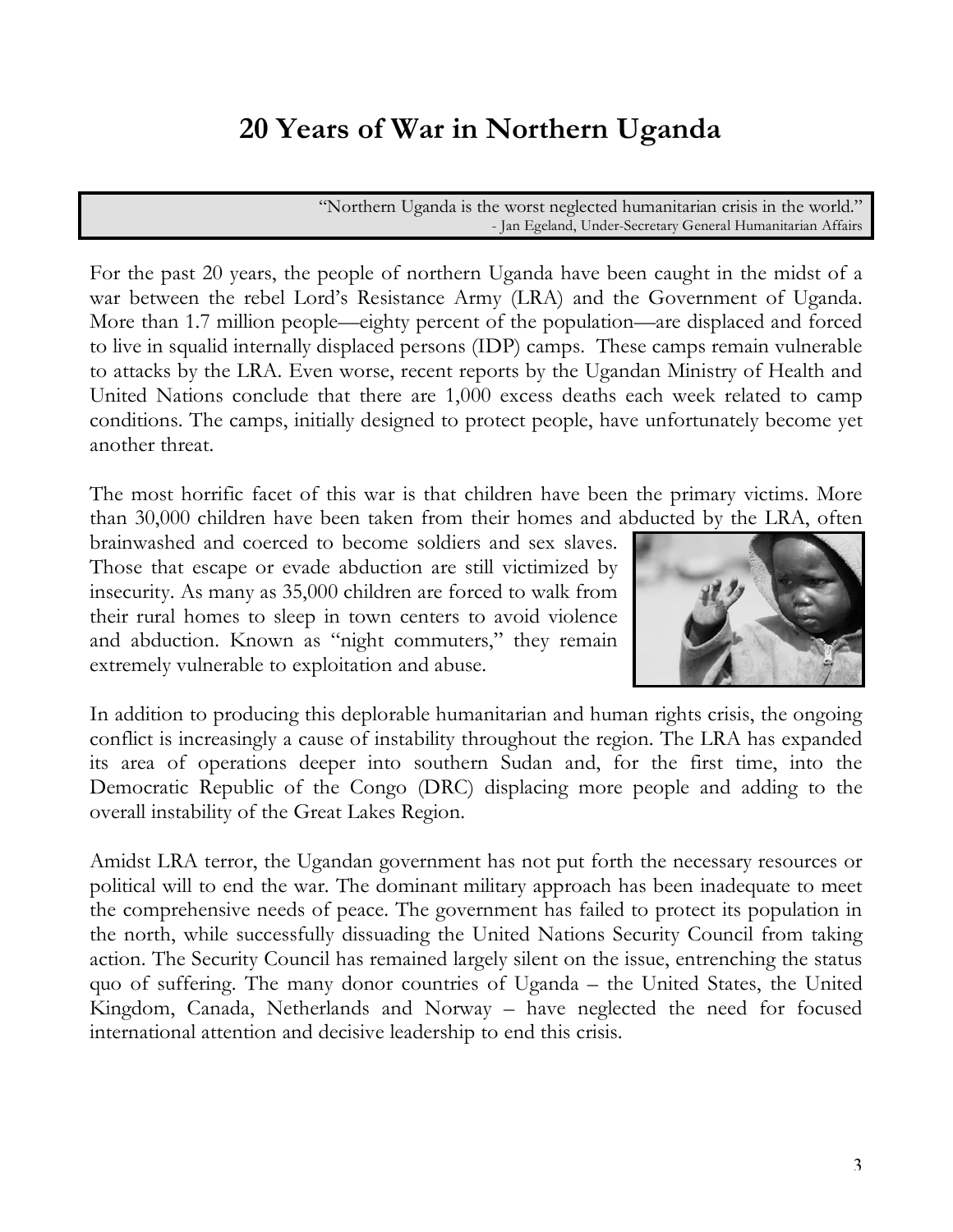### **Uganda Prayer and Action Event**

Suggestions for a Sunday Night/Wednesday Night **Church Service**, College or Christian School **Chapel Service,** Youth Group or Home **School Event:**

- 1. Prepare for the service by finding examples of Ugandan or African art, pottery, jewelry, and fabrics and putting them on display in your church. Play Ugandan music (or tune into an East African radio station online) as people arrive. Serve food from Uganda www.africaguide.com/cooking.htm. Show a slideshow of photos from Uganda. Teach a traditional East African dance.
- 2. Spend time in prayer for the people of northern Uganda. Pray as a congregation, in small groups, and have children lead prayers. Project a map of Uganda onto the floor and prayer-walk over each region of the country. Take butcher paper taped to the wall and post pictures and names to create a wailing wall for people to verbalize or write their prayers. Children can also use the wall to draw picture prayers.
- 3. Invite a member of your congregation that has traveled to Uganda or done missions there to share about their experiences.
- 4. Provide stationary or postcards and have everyone in attendance write a letter to the president and their congressman, urging them to take action to help end this war.
- 5. Share a documentary about Uganda, we recommend:

**"An Unconventional War"**, by the Sentinel Group www.sentinelgroup.org Documents God's intervention through answered prayer, following the conflict in northern Uganda from several perspectives. Includes interviews with President Museveni, John Mulinde and many other key religious and political figures.

**"Invisible Children"**, by three young filmmakers from California www.invisiblechildren.com. Over 1 million people in the USA have viewed this film. It is fast paced and designed for today's young people.

- 6. If you don't have time to watch a full-length documentary, show a variety of short videos or clips from Invisible Children's website.
- 7. Hold a candlelight prayer and worship vigil. Songs like "Shout to the North", "Encourage My Soul" and "In Need" are especially powerful.
- 8. Express yourself artistically. Get involved with www.thememoryproject.org or a similar organization.
- 9. Take up an offering to support missions or adopt a congregation in northern Uganda. Email info@turnnetwork.org for specifics.
- 10. Adopt one orphan, a room of orphans or an entire orphanage in northern Uganda; contact Carole Vezey with Favor of God Ministries at caroleuganda@yahoo.com.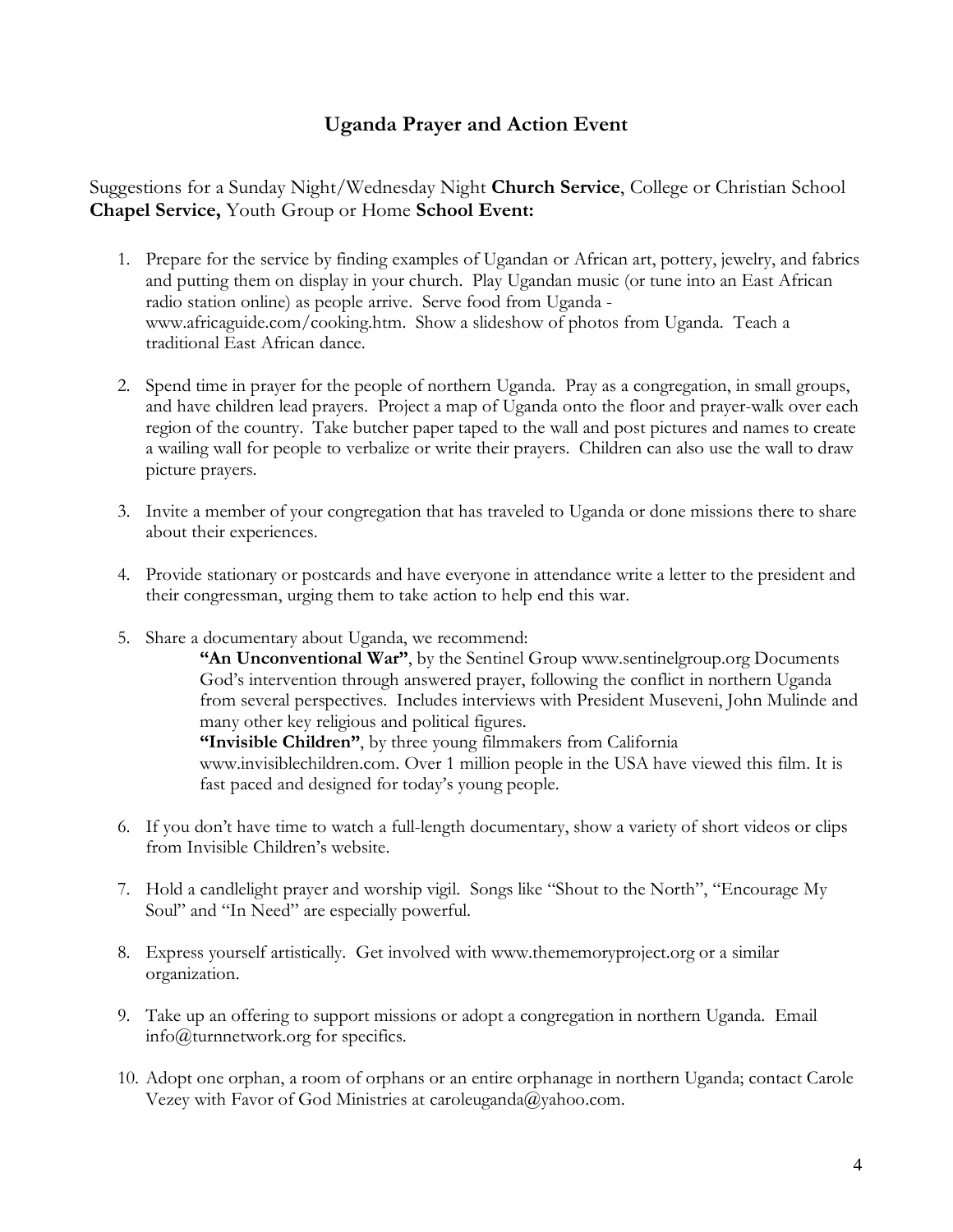## **Prayer**

## **We Cry Out**

*For the people of Uganda, we cry out. We cry out against all that murders life and faith. We cry out against the abductions of children, the kidnapping of innocence, the mutilation and horror, the constant fear and despair, and the barriers to peaceful negotiations. Where there has been hunger, thirst, anger, fear, despair, death, anguish and total hopelessness, pour out Your love and supply all needs. End the bloodshed upon this land. Restore peace among the Acholi people. Unify Your church to stand together in this spiritual battle. Open our eyes to see Your hand as you work in this land. Show us each our part as we together usher in hope for our brothers and sisters in Uganda.*

*For the people of Uganda, we cry out. May Your Kingdom come and Your will be done in the Acholiland of northern Uganda as it is in Heaven. We cry out for peace, clean water, children that can grow up with both a mother and a father, people that can live long enough to see their grandchildren, for healthy crops and good food, school for all children, an economy that is stable and growing, an end to AIDS and disease and a safe place to live for every man, woman and child. Hear our prayers, Lord and rescue your people. In name of Jesus, we pray. Amen.*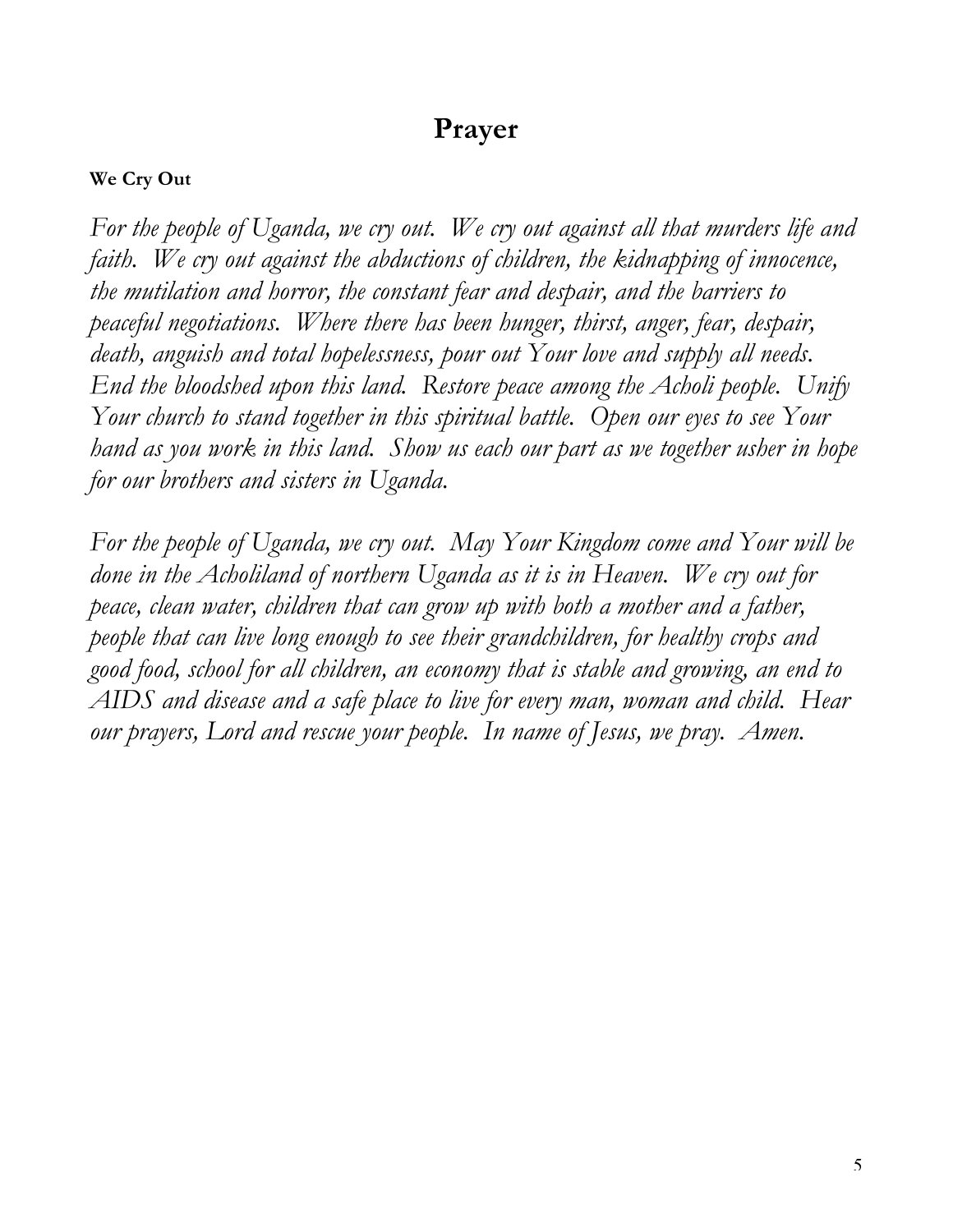#### **Key Scriptures for Prayer and Meditation**

Taken from the New American Standard Bible

#### **Psalm 91**

#### PROCLAIM this Psalm for the Children of Northern Uganda

(When you are praying this, you may want to literally call out "children of northern Uganda" in the places where the psalmist writes "you")

[1] He who dwells in the shelter of the Most High Will abide in the shadow of the Almighty. [2] I will say to the LORD, "My refuge and my fortress, My God, in whom I trust!" [3] For it is He who delivers you from the snare of the trapper And from the deadly pestilence. [4] He will cover you with His pinions, And under His wings you may seek refuge; His faithfulness is a shield and bulwark. [5] You will not be afraid of the terror by night, Or of the arrow that flies by day; [6] Of the pestilence that stalks in darkness, Or of the destruction that lays waste at noon. [7] A thousand may fall at your side And ten thousand at your right hand, {But} it shall not approach you. [8] You will only look on with your eyes And see the recompense of the wicked. [9] For you have made the LORD, my refuge, {Even} the Most High, your dwelling place. [10] No evil will befall you, Nor will any plague come near your tent. [11] For He will give His angels charge concerning you, To guard you in all your ways. [12] They will bear you up in their hands, That you do not strike your foot against a stone. [13] You will tread upon the lion and cobra, The young lion and the serpent you will trample down. [14] "Because he has loved Me, therefore I will deliver him; I will set him {securely} on high, because he has known My name. [15] "He will call upon Me, and I will answer him; I will be with him in trouble; I will rescue him and honor him. [16] "With a long life I will satisfy him And let him see My salvation." (Psalm 91:1-16 NASB)

"Dear Lord, protect these children. Send your angels to surround them and lead them to safety. Rise these children up to be the spiritual giants for the next generation. Protect their heart, their mind, their body, their innocence and *their soul."*

#### **Isaiah 2:3-4**

[3] And many peoples will come and say, "Come, let us go up to the mountain of the LORD, To the house of the God of Jacob; That He may teach us concerning His ways And that we may walk in His paths." For the law will go forth from Zion And the word of the LORD from Jerusalem. [4] And He will judge between the nations, And will render decisions for many peoples; And they will hammer their **swords into plowshares** and their **spears into pruning hooks**. Nation will not lift up sword against nation, And never again will they learn war. (Isa 2:3-4 NASB, emphasis mine)

"Oh God, the darkness has actually brought these Acholi soldiers to use crude farm tools in their violence and torture. Lord, transform these weapons of violence into tools for the Harvest and bring this war to an end."

#### **Isaiah 62:1-4**

[1] For Zion's sake I will not keep silent, And for Jerusalem's sake I will not keep quiet, Until her righteousness goes forth like brightness, And her salvation like a torch that is burning. [2] The nations will see your righteousness, And all kings your glory; And you will be called by a **new name** Which the mouth of the LORD will designate. [3] You will also be a crown of beauty in the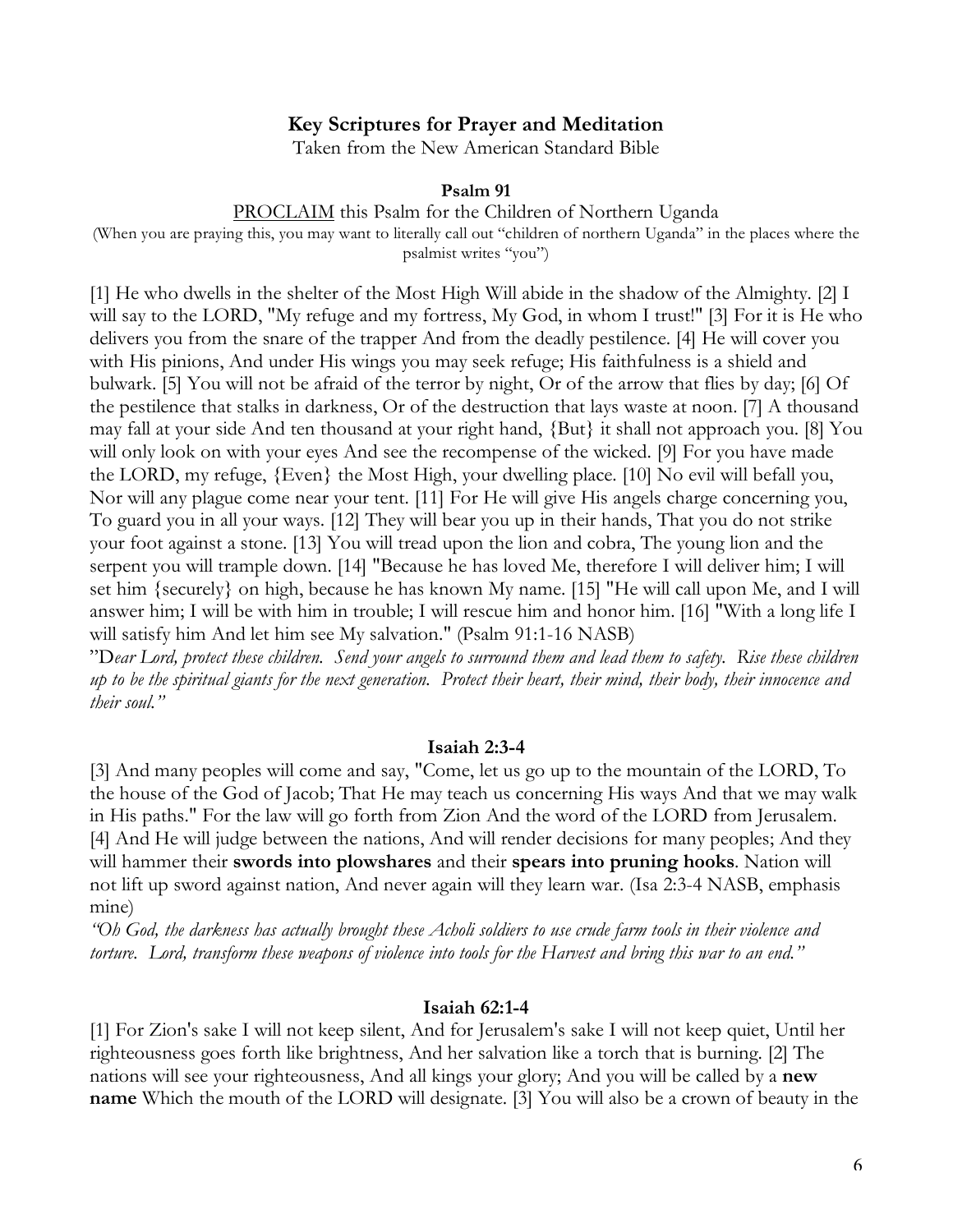hand of the LORD, And a royal diadem in the hand of your God. [4] It will no longer be said to you, "Forsaken," Nor to your land will it any longer be said, "Desolate"; But you will be called, "My delight is in her," And your land, "Married"; For the LORD delights in you, And {to Him} **your land will be married**. (Isa 62:1-4 NASB)

"Heavenly Father, give the land of Uganda a new name – a name that knows prosperity and peace. Lord, marry *the land of the south to the north and heal old wounds from past violence and anger."*

#### **Haggai 2:6-9**

[6] "For thus says the LORD of hosts, 'Once more in a little while, I am going to shake the heavens and the earth, the sea also and the dry land. [7] 'I will shake all the nations; and they will come with the wealth of all nations, and I will fill this house with glory,' says the LORD of hosts. [8] 'The silver is Mine and the gold is Mine,' declares the LORD of hosts. [9] 'The latter glory of this house will be greater than the former,' says the LORD of hosts, 'and in this place I will give peace,' declares the LORD of hosts." (Hag 2:6-9 NASB)

"Lord, we claim this promise for the land of Uganda. Bless this land and may the glory of the latter far surpass the *former. And give peace, oh God, give peace."*

#### **Matthew 25:31-40**

[31] "But when the Son of Man comes in His glory, and all the angels with Him, then He will sit on His glorious throne. [32] "All the nations will be gathered before Him; and He will separate them from one another, as the shepherd separates the sheep from the goats; [33] and He will put the sheep on His right, and the goats on the left. [34] "Then the King will say to those on His right, 'Come, you who are blessed of My Father, inherit the kingdom prepared for you from the foundation of the world. [35] 'For I was hungry, and you gave Me {something} to eat; I was thirsty, and you gave Me {something} to drink; I was a stranger, and you invited Me in; [36] naked, and you clothed Me; I was sick, and you visited Me; I was in prison, and you came to Me.' [37] "Then the righteous will answer Him, 'Lord, when did we see You hungry, and feed You, or thirsty, and give You {something} to drink? [38] 'And when did we see You a stranger, and invite You in, or naked, and clothe You? [39] 'When did we see You sick, or in prison, and come to You?' [40] "The King will answer and say to them, 'Truly I say to you, to the extent that you did it to one of these brothers of Mine, {even} the least {of them,} you did it to Me.' (Mat 25:31-40 NASB)

"King of Heaven, open our eyes and show us how we are to serve our brothers and sisters in Uganda. Instill in us a *sense of the urgency. Father, give us your heart of love and compassion."*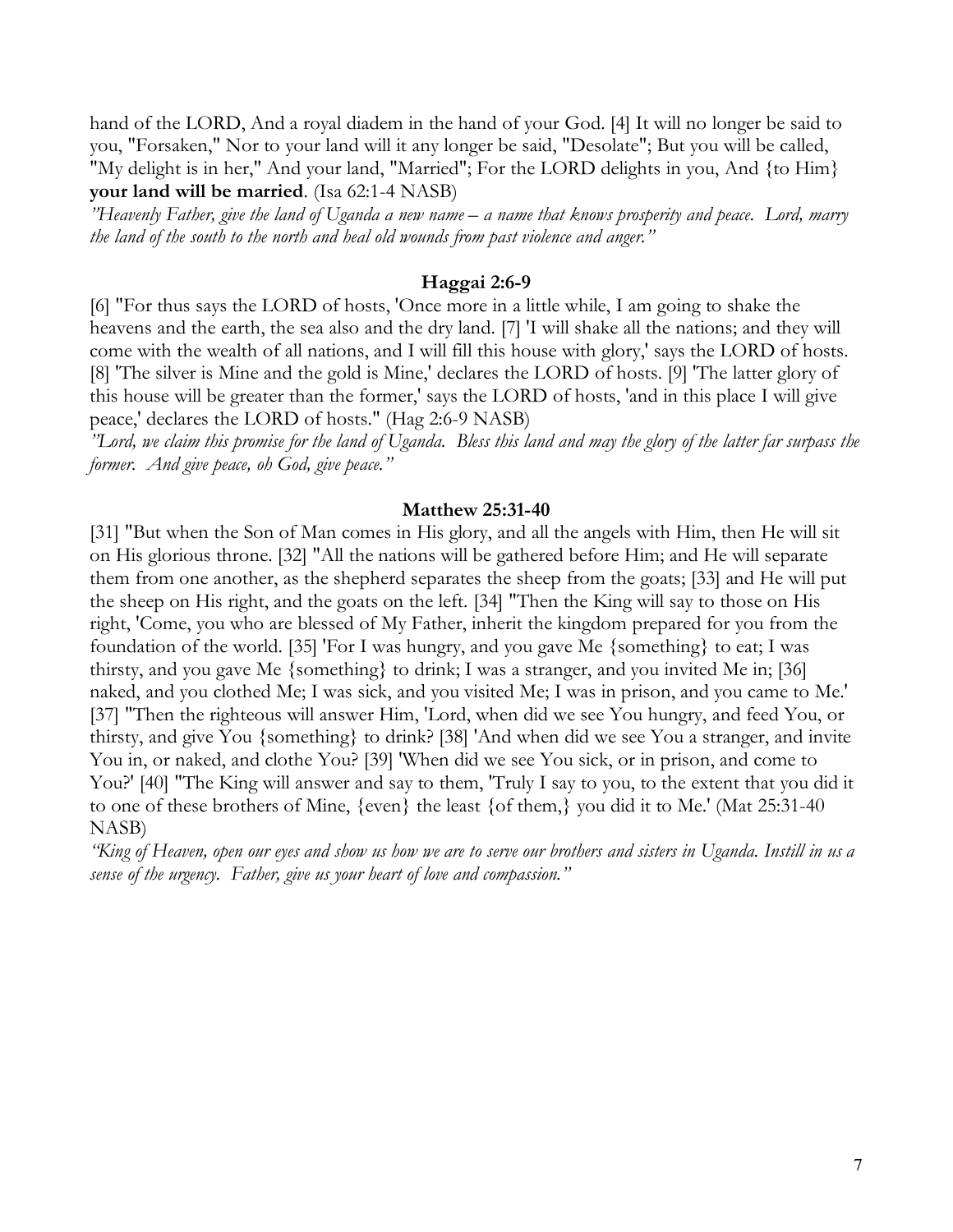#### **Litany**

To be lead by a group of children

(Drawn from Psalm 22:11, 34:18, Lamentations 2:11-12; 3:22-23; Isaiah 33:2; Psalm 46:1)

Leader: Trouble is near, oh God, do not be far from me **People: Lord, hear our prayer**

Leader: Be close, oh God, for I am brokenhearted **People: Lord, hear our prayer**

Leader: Save me, oh God, for I am crushed in spirit **People: Lord, hear our prayer**

Leader: My eyes fail from weeping, I am in torment within **People: Lord, let it not be so**

Leader: My heart is poured out on the ground because my people are destroyed **People: Lord, let it not be so**

Leader: Children and infants faint in the streets of the city **People: Lord, let it not be so**

Leader: Children say to their mothers, "Where is bread and wine?" **People: Lord, what can I do to help these children?**

Leader: As they faint like wounded men in the streets of the city **People: Lord, what can I do to help these children?**

Leader: As their lives ebb away in their mothers' arms **People: Lord, what can I do to help these children?**

Leader: But because of the Lord's great love, we are not consumed **People: For His compassions never fail**

Leader: They are new every morning, new every morning **People: How great is Thy faithfulness**

Leader: Be our strength every day **People: Our salvation in time of distress**

**All: Only you, oh God, are our refuge and strength, our ever-present help in time of need**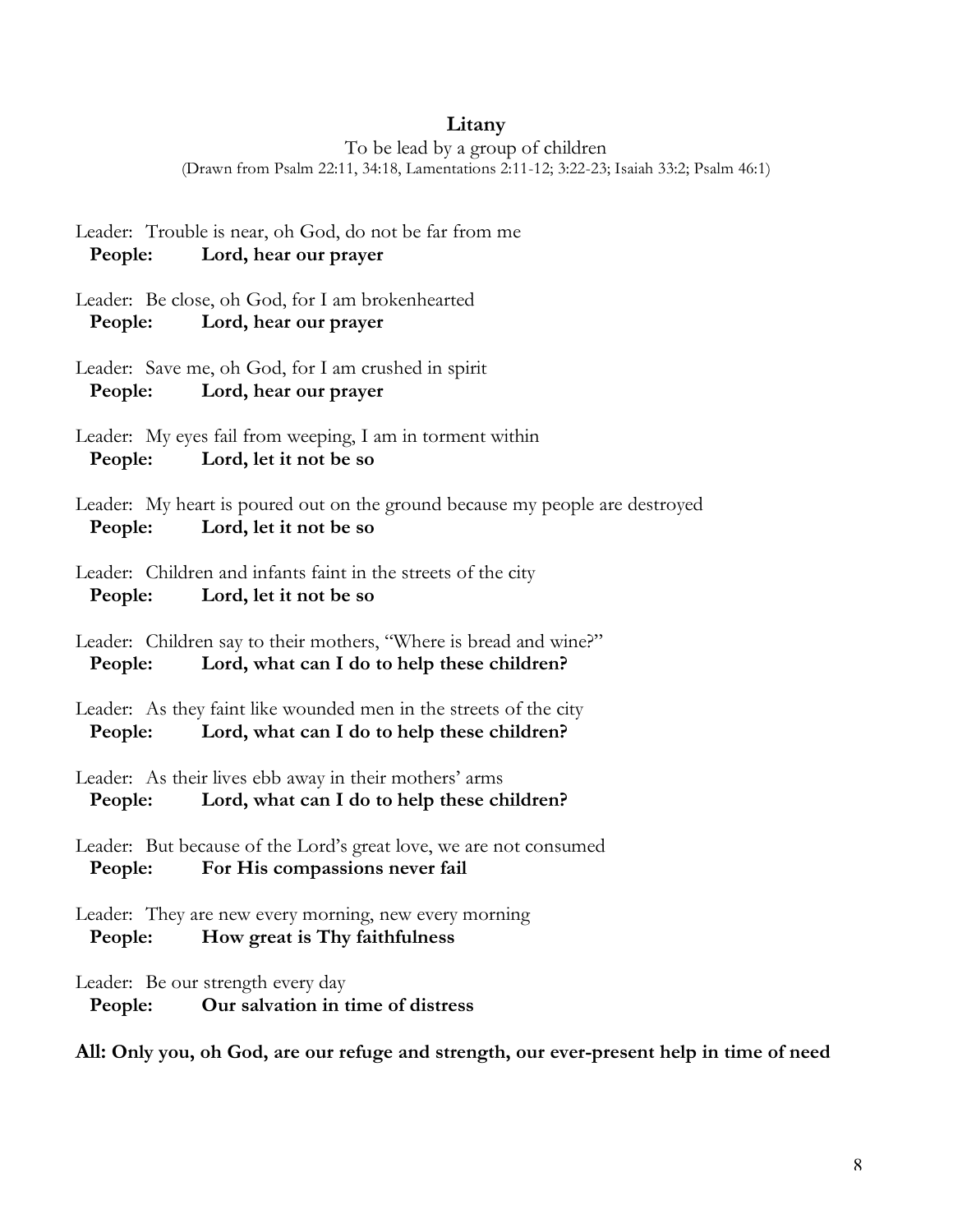Leader: You alone, Oh Lord **People: Uphold the poor and needy.**

Leader: You alone, Oh Lord **People: Are righteousness and strength**

Leader: You alone, oh Lord **People: Give healing to the weary**

Leader: You alone, Oh Lord **People: Will we chase with our praise**

Leader: Eyes have seen, oh Lord **People: Your mighty hand of justice**

Leader: Ears have heard **People: Your merciful cry**

Leader: Hearts will know **People: The coming of Your salvation**

Leader: Feet will run **People: After you, oh God**

Leader: Come and rescue your children **People: From the hands of evil men**

Leader: Protect and keep your children **People: From violence and war**

Leader: Oh, Lord, our strong deliverer **People: Hear these cries for mercy**

Leader: May the people of Uganda, say **People: You, alone, are our God.**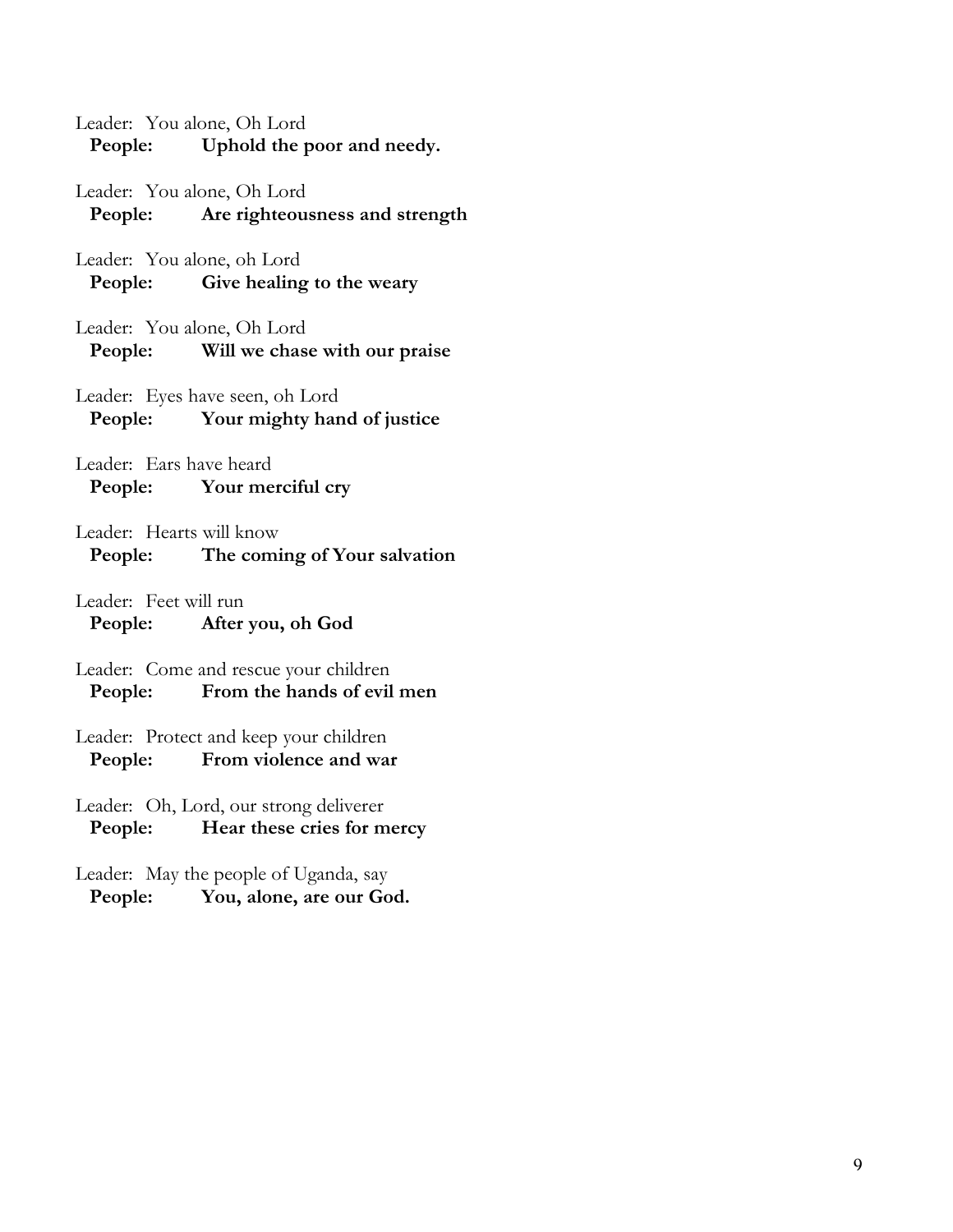### **Organizing a Vigil for Northern Uganda**

*\* Thanks to Sojourners (www.Sojo.net) for providing this informative text.*

Here are some steps for how to organize a successful and effective vigil:

• Establish a small planning committee. This committee can work within an existing organization, like a local social action or public witness committee.

• Reach out to and network with other churches, synagogues, mosques, and other houses of worship in the area to organize and participate in the vigil. An email and a phone call can go a long way. If you decide to organize an interfaith vigil, invite people of each faith to read and pray from their own tradition and talk among the groups about how to be respectful of each tradition. Also consider asking churches and groups that include Ugandans and other Africans.

• It is useful to walk through the space where you intend to hold the vigil. We recommend looking for sites near offices for your Senator and Representative – to see these locations, go to www.senate.gov and www.house.gov. You may need to apply for and secure a permit in advance of a public vigil. You should begin that process as soon as possible. Call your local police department for more information on obtaining permits. Even if you don't have to secure a permit, the police will likely appreciate a heads-up about your vigil.

• Create a list of necessary equipment: sound systems, megaphones or microphones, candles, programs, sign-in sheets, podium, and signs. You'll need to find someone who can provide these.

• Publicize, publicize, publicize. Consider taking out an advertisement in a local paper or other news source, writing a letter to the editor announcing the event, and listing it in bulletins of local houses of worship.

• Write a press release to local media outlets (TV, newspapers, and radio stations) and follow up with appropriate reporters (see the next sheet on "Publicizing Your Event in the Media" section for details).

• Post and pass out fliers in public spaces like bus stops, subway stations, Laundromats, stores, restaurants, and community centers. Ask permission where necessary.

• E-mail or telephone friends, colleagues, and local leaders the day before the vigil to remind them to attend.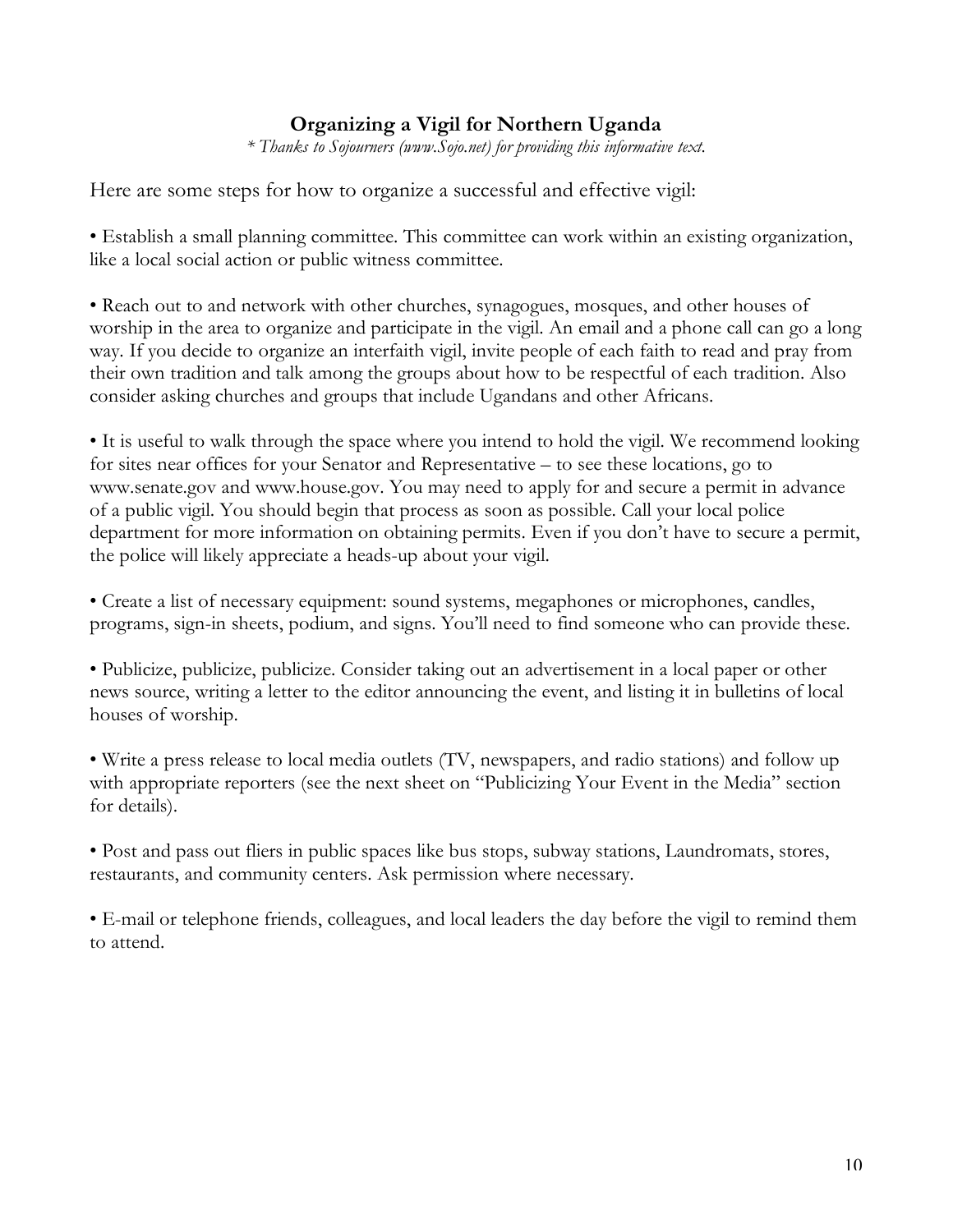#### **Publicizing Your Event in the Media**

*\* Thanks to Sojourners (www.Sojo.net) for providing this informative text.*

Here are a few ideas for how to best work with the media to ensure maximal coverage of your events for peace in northern Uganda. It's important that your organizing committee realize the importance of engaging the media. The media is an ally in our work to raise attention to this crisis and advocate for more responsible U.S. policy.

#### *Conduct Medi a Research*

You will want to find out if your local media outlets have printed stories on Africa, and specifically Uganda. Conduct this research on three fronts: print (daily and weekly newspapers, local magazines, and newsletters), radio (your local public radio station and any other stations with talk radio programs), and television (local news stations, including ABC, CBS, NBC, and PBS affiliates). A quick and easy way to find lists of media in your city is to go to Congress.org and type in your zip code under "Browse Media Guide."

## *Assemble a Media List*

The next step is to identify specific reporters, producers, and columnists who cover Africa and specifically Uganda for your local news outlets. There are several ways to do this. Visit their Web site and see what past stories and columns have been written. You can also call the newspaper's main switchboard and ask the operator for information. It is good to emphasize that this is a community event, especially if they give little coverage to foreign affairs. Once you have names and contact information, use a spreadsheet tool like Microsoft Excel to compile a list. Be sure to include the reporter's name, media outlet, e-mail address, and telephone number.

## *Using the Media List*

Once you have a list compiled, you can use the mail merge feature to send press releases, media advisories, or other information via e-mail. Prepare your document to send, send it, and then follow up with phone calls and/or personal e-mails to a few key reporters. Keep the list updated with current e-mails and telephone numbers and add and remove names as appropriate.

## *Writing a Press Release*

Press advisories should be succinct—about a half a page—and be marked clearly with the words "Press Release." The first paragraph should include who, what, where, why, and when of the vigil. The second paragraph should include a description of the purpose of the event and how it was organized. You might want to include a quote from a spokesperson of the organization in charge of the vigil. Make it clear and to the point. See the included sample press release for an example. Make sure to include two contact names with phone numbers and e-mail addresses.

## *Follow-Up Calls*

A few days after you send the release, call the reporter to follow up. Ask for the reporter by name, and then tell them who you are and why you're calling. After the reporter answers, ask if he or she has a few minutes to discuss it. Don't assume a reporter has time to talk as they may be on deadline and will appreciate you asking. Offer to call back.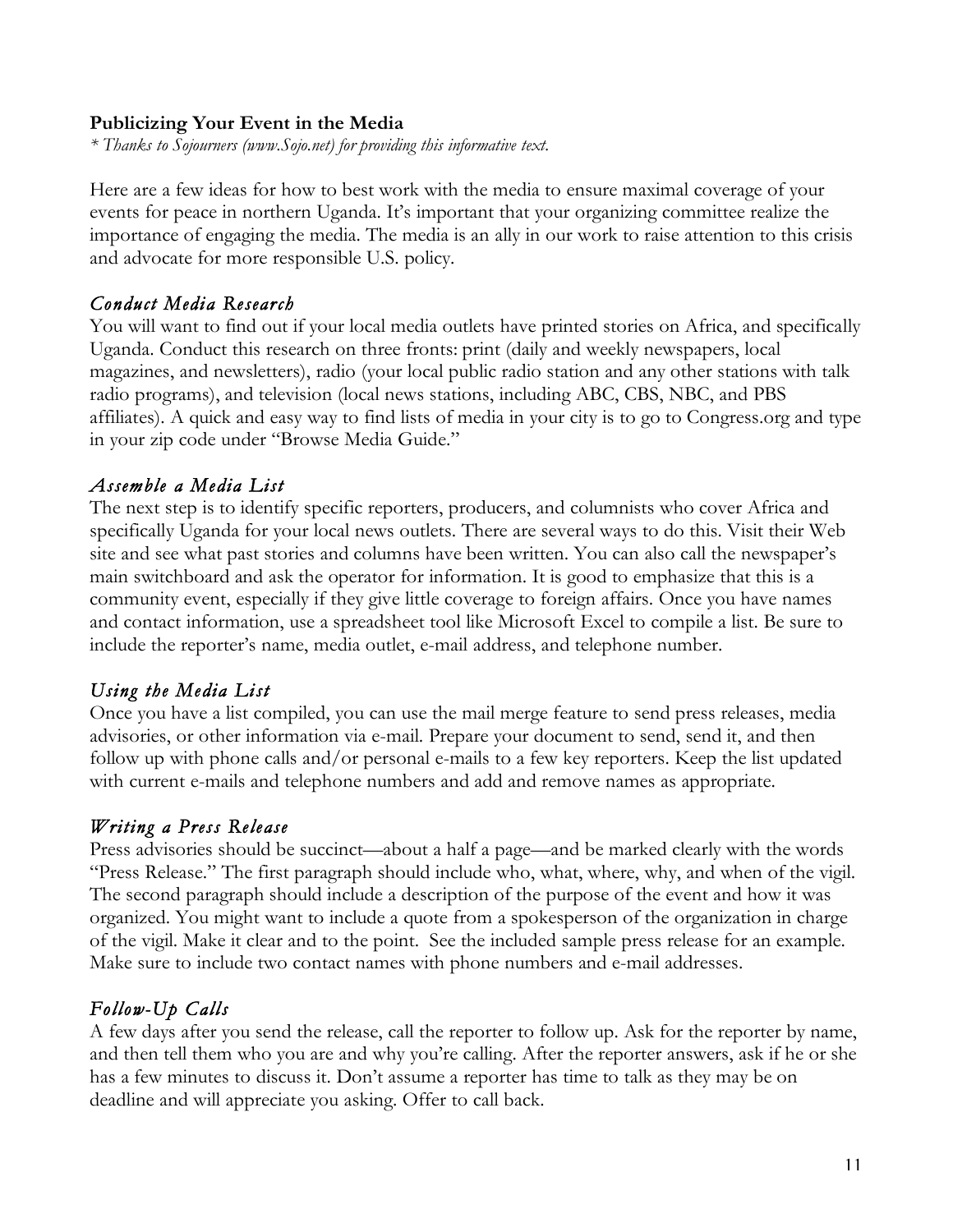## *Planning a Media Event*

With a media list of local reporters, talk show hosts, editors, and producers, you have a critical tool for generating media at your event. Events should be planned and executed with a goal of catching the media's attention. We have learned two basic rules for planning a media event.

1. **Frame your Message**. Without a clear, concise message, you are challenged to make reporters see your event as newsworthy. Review the included talking points and prep for media interviews.

2. **Keep it Simple**. TV crews and photographers will make a decision to cover an event based on the compelling images they are likely to capture. Think visually and plan for an action to be captured on camera. If you are planning a prayer vigil, several hundred people kneeling in front of city hall is a compelling picture. Make sure your event is short with just the right amount of speakers. A press conference should generally last no longer than 30 minutes. And, you may just plan a short photo opportunity, such as the delivery of petitions to a congressional office or religious leaders meeting with the Senator in his or her local office. By all means, be creative, keep it simple and stay on message.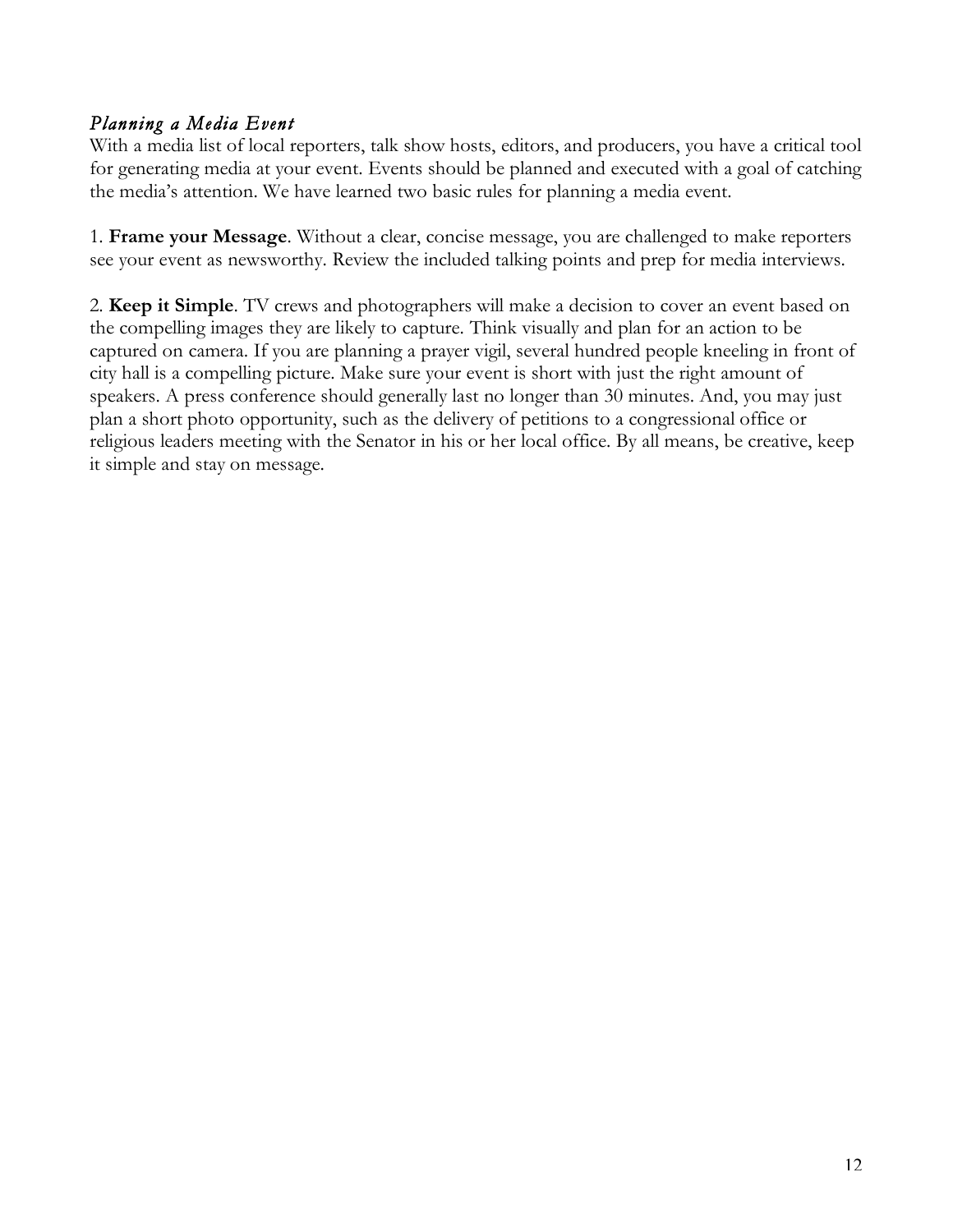## *Sample Press Release*

#### **Organization/Church Letterhead here**

#### **\*\*FOR IMMEDIATE RELEASE\*\* Contact: Name, Title/Affiliation, Phone Number, Email Address**

#### **Headline Centered in Bold** *Example: FAITH LEADERS CALL FOR ACTION TO END THE CRISIS IN NORTHERN UGANDA*

**Dateline.** The city you are issuing the press release from and the date of release. *Example: Washington, D.C., – Dec. 14, 2005 –*

**Lead paragraph.** The first paragraph needs to grasp the reader's attention and should contain the relevant information to your message, including who, what, when, where, why.

*Example: Dismayed by the continued neglect of our government to address "the world's worst neglected* humanitarian crisis," faith leaders from our community will hold a vigil outside Senator [insert name]'s office to call *for action…* 

**Text.** The text can be up to three more paragraphs, and should develop the ideas more fully and give background on the event, and perhaps include a quote from the organizers.

Example: Across the country, vigils are being held to challenge U.S. complicity in this crisis, calling for more *responsible policy that responds to the poor and victimized of northern Uganda. Religious leaders, humanitarians* and citizens of all background will gather in prayer to stand in solidarity with those suffering in Uganda. By their witness, these vigils will urge the Bush Administration and U.S. Congress to act decisively to stop the atrocities in *Uganda and build lasting peace in the region.*

"Quote from organizer" and more text…

**WHO:**

**WHAT:**

**WHEN:**

**WHERE:**

**For more information**: a web site *or* **Contact**: name, title, telephone number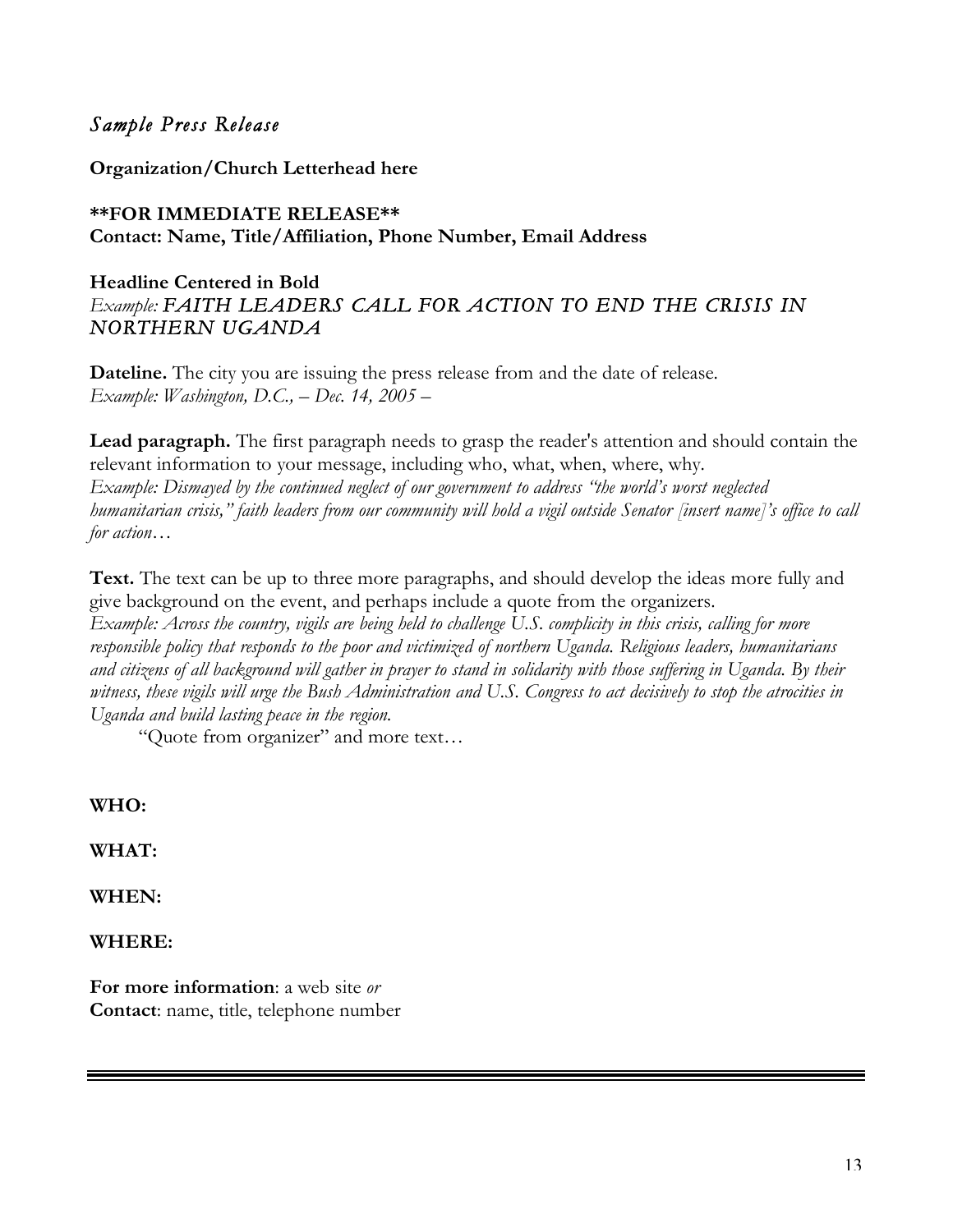### **Writing to Your Political Representatives** Letter-Writing Tips: *\*(Find your Representatives' Address and Phone Number at www.congress.org)*

1. Before you begin, choose your contacts. Effective advocates often target those officials who represent them. Those are the individuals over whom you as a voter have the most influence.

2. Preparation is essential; a little time and research go a long way. Learn the background of the person you are contacting: What is their legislative record and general philosophy? How has he/she responded in the past to the war? Be sure to thank them for past leadership if he/she has been active on the issue.

3. Always be polite. Governments don't respond to critical or condemnatory letters.

4. Be sure to include all points, but a good rule is not to write more than one page.

5. Different political officials have different power. Make sure to target requests to the government official you are contacting. UgandaCAN.org has suggested advocacy points on its Web site and also in sample letters included in this packet. Draw further attention to these requests with bullet points or by highlighting.

6. Send letters to elected officials to the district office nearest you. The addresses for the district offices can be found on your elected officials' websites.

7. Personalize your letter. If you have any special interest or link with the situation, mention it. If appropriate, briefly explain who you are and what you do. Explain why ending the war in northern Uganda is important to you. This indicates sincerity, and shows that people with different backgrounds are concerned.

8. If you choose to write via email, make sure to personalize your letter and remember to always include your contact information. This is especially true if you are contacting your legislator; that is the only way your legislator knows if you live in his/her district.

9. Visit the UgandaCAN.org Web site to gain the latest information and legislative opportunities.

10. **Follow up on your letter with a phone call**. Be sure to ask for further information on how the official has followed up on your requests.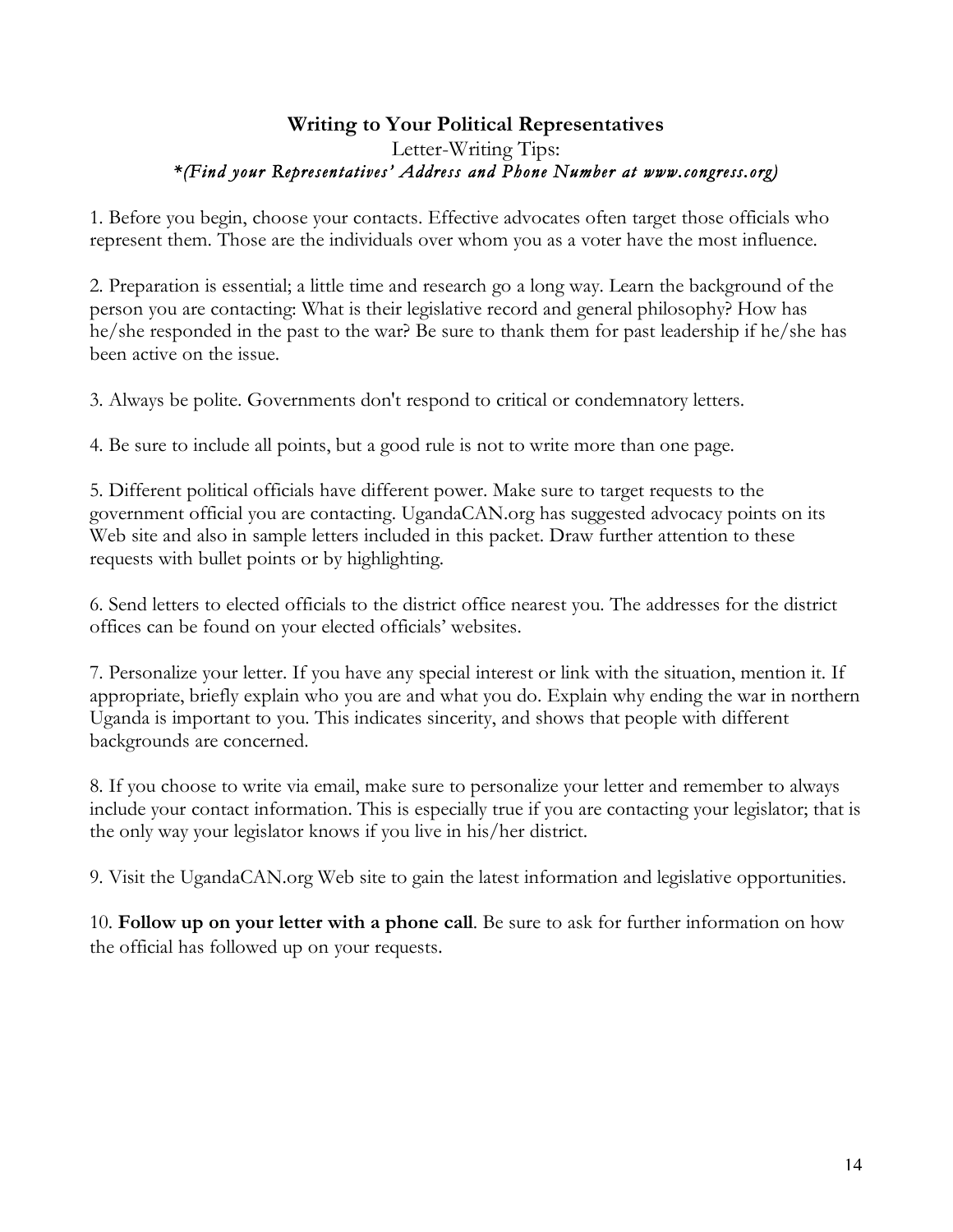### **Letter to U.S. President George W. Bush**

President George W. Bush The White House 1600 Pennsylvania Avenue, N.W. Washington, DC 20500 (202) 456 1111

Dear President Bush,

I write to you out of concern for the desperate humanitarian and political situation in northern Uganda, where the rebel Lord's Resistance Army (LRA) is waging a vicious war against the government and people of Uganda. This twenty-year war has led to the forced displacement of nearly two million people and the widespread exploitation of children as soldiers and sex slaves. Each night as many as 35,000 children flee their rural homes for the relative safety of towns to avoid being kidnapped by the LRA.

This crisis has been prolonged by international neglect. Leadership from the United States can drastically improve the lives of people in the region and contribute to sustainable justice, peace and development. I urge you to make the resolution of this horrific conflict a priority for your administration. Specifically, I ask that you:

Instruct Ambassador Bolton to introduce the crisis to the agenda of the United Nations Security Council, as the LRA pose a serious threat to peace and stability in Uganda, Sudan, and Democratic Republic of the Congo.

Utilize high-level diplomatic pressure to encourage the government of Uganda to better protect people displaced by the conflict, and to urge the government of Sudan to stop all LRA activities within its borders.

Support a process for political resolution of the conflict, including political and financial backing for the mediation efforts of former government minister Betty Bigombe.

Invest additional resources in improving conditions in the camps for displaced people, where emergencylevel conditions currently cause an estimated 1,000 deaths every week.

Mr. President, I firmly believe that high-level engagement and sustained leadership by the United States will help bring an end to this conflict, which traps millions of children and families in despair and threatens ongoing peaceful transitions in Sudan and the DRC. I look forward to hearing from you about your Administration's plans to address the situation in northern Uganda and to make sure that the twentieth year of this deadly conflict is also its last.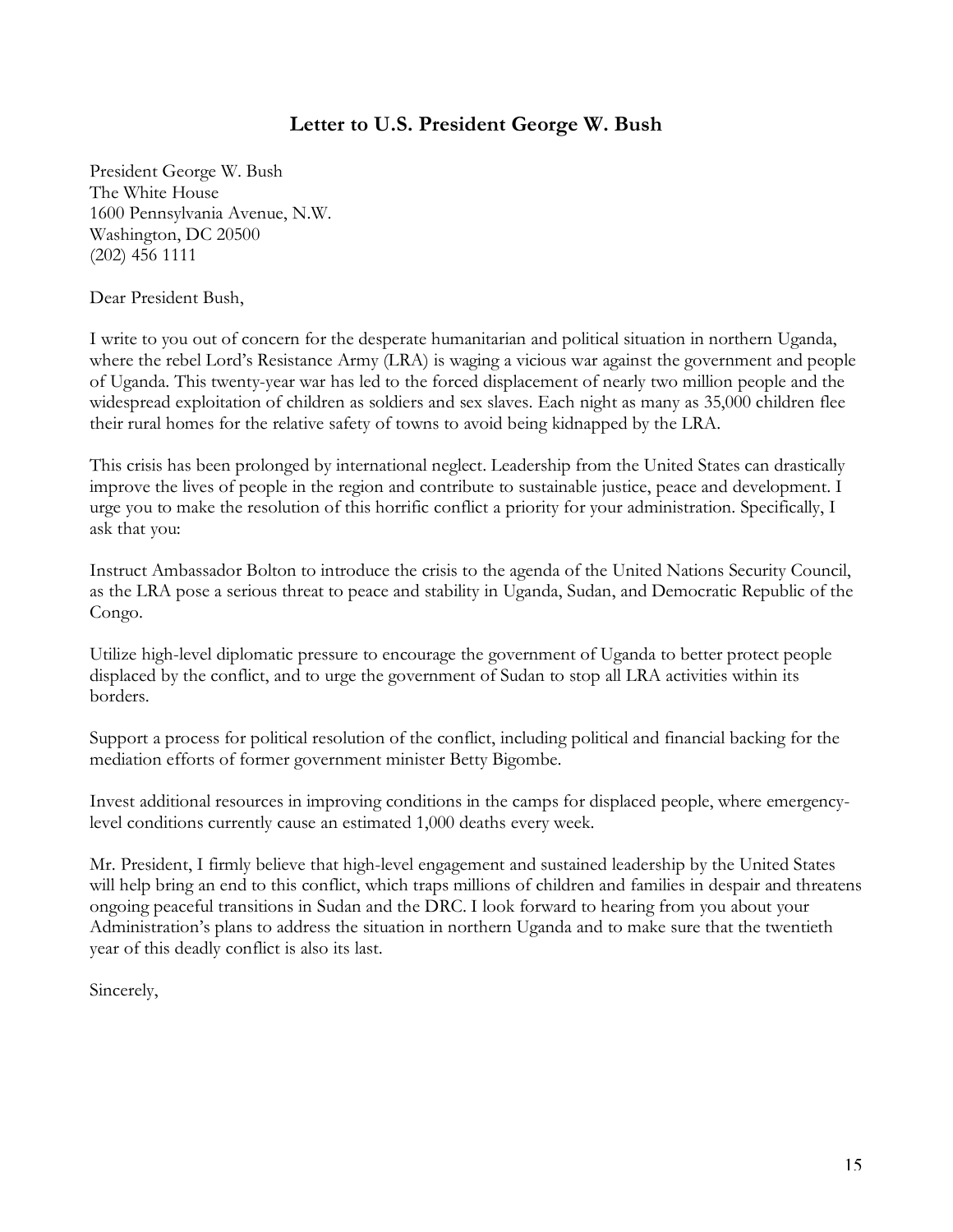#### **Letter to U.S. Senator**

Dear Senator

I write to express my deep concern about the extreme humanitarian crisis in northern Uganda. For twenty years, the Lord's Resistance Army (LRA) has been fighting to overthrow the government of Uganda. LRA rebels, based in southern Sudan, capture and use children as frontline soldiers and sex slaves more than 25,000 Ugandan children have been abducted for these purposes.

Fear of abduction causes as many as 35,000 children to flee their rural homes each night and take shelter in nearby towns. The conflict has uprooted at least 80 percent of northern Uganda's population. Approximately 1.7 million people live in squalid camps that usually lack food, clean water, and sanitation.

I want to thank you for voting for the resolution (S.Res.366) that was passed on February 2, 2006 that affirmed the importance of international attention to this conflict and designated a week of prayer for the Ugandan victims of the LRA. I echo your sentiments that the international community must bring justice and humanitarian assistance to northern Uganda, two things which are shockingly lacking in the region currently. Up to now, the international community has failed the people of northern Uganda and it will require more than our hopeful sentiments to bring peace and security to the nearly two million terrorized victims of this war. Therefore, I urge you to:

- Hold hearings to further examine the situation and put forth recommendations for US policy action.
- Continue the effort that began in 2004 with the passage of the Northern Uganda Crisis Response Act (S.2264) to engage the Bush Administration and leaders in the international community through Congressional letters and phone calls with recommendations for ending this regional crisis.
- Appropriate increased resources to support humanitarian needs to end the conflict.
- Enact legislation addressing the needs and recommendations to end this conflict

Mr./Madame Senator, I look forward to hearing from you about your plans to address the situation in northern Uganda and to make sure that the twentieth year of this deadly conflict is also its last.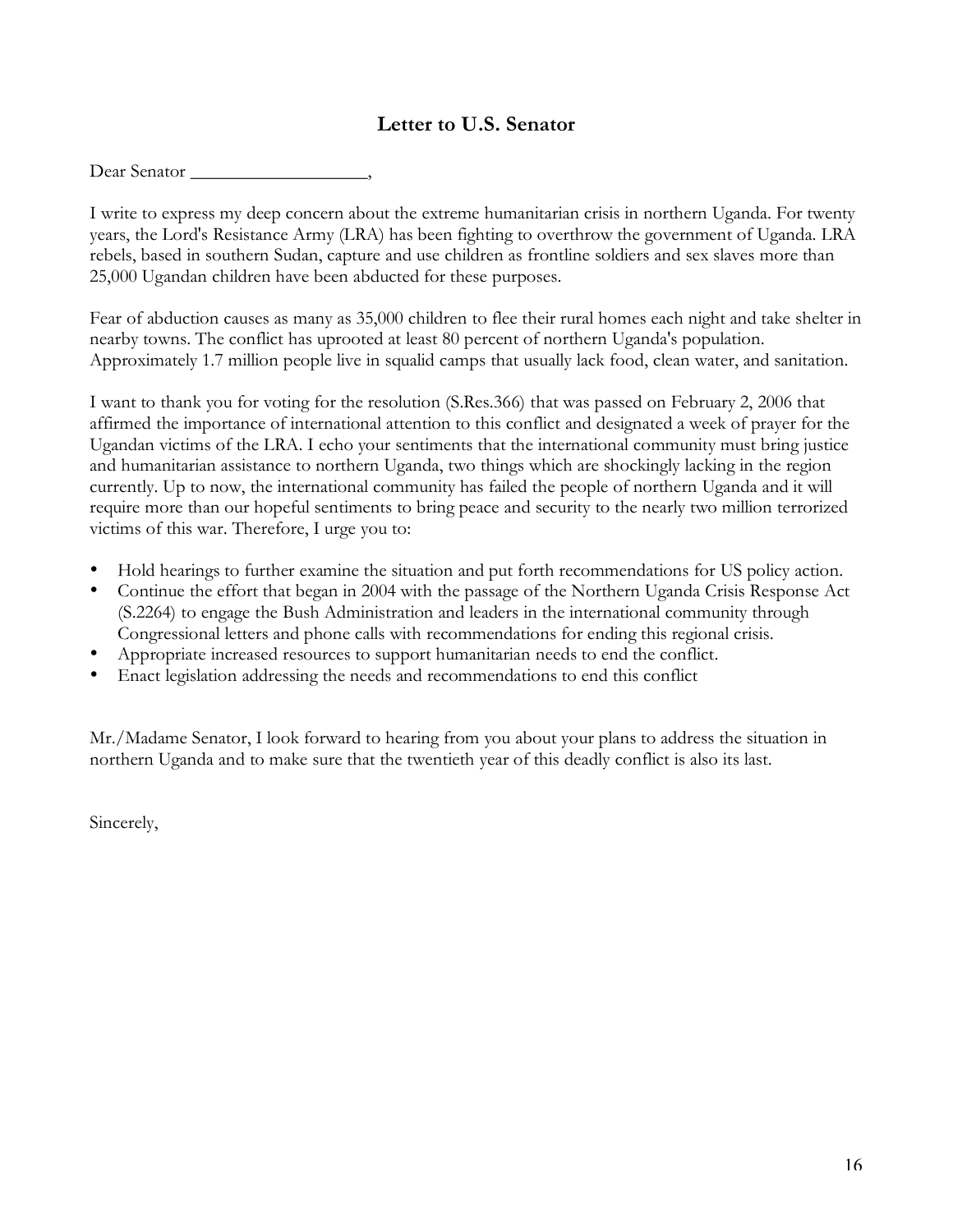## **Letter to U.S. House of Representatives Member**

Dear Representative

As a concerned constituent in your district, I write to express my deep concern about the extreme humanitarian crisis in northern Uganda. For twenty years, the Lord's Resistance Army (LRA) has been fighting to overthrow the government of Uganda. LRA rebels, based in southern Sudan, capture and use children as frontline soldiers and sex slaves more than 25,000 Ugandan children have been abducted for these purposes.

Fear of abduction causes as many as 35,000 children to flee their rural homes each night and take shelter in nearby towns. The conflict has uprooted at least 80 percent of northern Uganda's population. Approximately 1.7 million people live in squalid camps that usually lack food, clean water, and sanitation.

On July 19, 2004, the United States House of Representatives passed the Northern Uganda Crisis Response Act (S. 2264), which recognized the need for increased international attention to the conflict, particularly on the part of the United States government. However over a year and a half later, the war continues and the international community remains largely silent.

Congressman/Congresswoman \_\_\_\_\_\_\_\_\_\_, I believe that only through strong and coordinated international action, led by the U.S., can there be an effective response to improve regional security and end the suffering and terror of nearly two million people. The Northern Uganda Crisis Response Act recognized the historically strong bilateral relationship shared by the United States government and the government of Uganda and it is because of this relationship that the United States is in a unique position to act on this matter. Specifically, I ask that you:

- Hold hearings to further examine the situation and put forth recommendations for US policy action.
- Continue the effort that began in 2004 to engage the Bush Administration and leaders in the international community through Congressional letters and phone calls with recommendations for ending this regional crisis.
- Appropriate increased resources to support humanitarian needs to end the conflict.
- Enact legislation addressing the needs and recommendations to end this conflict

I look forward to hearing from you about your plans to address the situation in northern Uganda and to make sure that the twentieth year of this deadly conflict is also its last.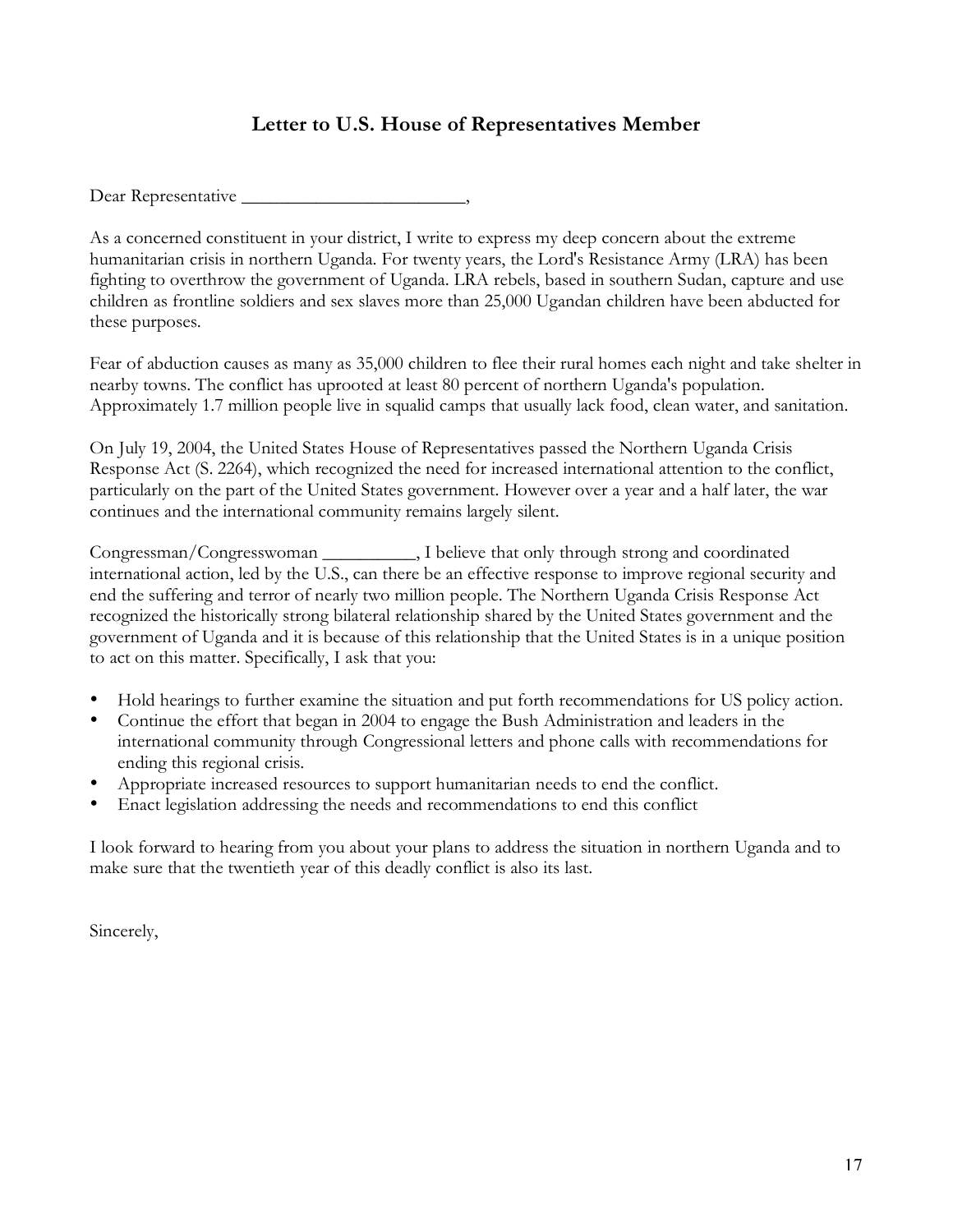#### **Letter to U.S. Ambassador to United Nations**

Ambassador John R. Bolton, Permanent U.S. Representative to the United Nations United States Mission to the United Nations 140 East 45th Street New York, N.Y. 10017

Dear Ambassador \_\_\_\_\_\_\_\_\_\_\_\_\_\_\_\_\_\_\_\_\_\_\_\_,

As you know, for the past 20 years, the people of northern Ugandan have endured a conflict involving the rebel Lord's Resistance Army (LRA) and the Government of Uganda. More than 1.7 million people eighty percent of the population—are displaced and forced to live in squalid internally displaced persons (IDP) camps. These camps remain largely unprotected and vulnerable to LRA attacks and abductions. The LRA has kidnapped more than 30,000 children from their homes – holding them hostage as soldiers, sex slaves, and bondservants. An estimated 35,000 children commute nightly to sleep in town centers in order to avoid violence and abduction. Nonetheless, these children, known as "night commuters," remain vulnerable to exploitation and sexual and physical abuse.

This deplorable humanitarian and human rights situation is the result of an ongoing conflict that continues to be a cause of instability in southern Sudan and, now, the broader Great Lakes region. The continued presence of the Lord's Resistance Army in southern Sudan and its recent expansion into the DRC underscores the urgency for United Nations Security Council (UNSC) engagement. We urge you to take a leadership role at the United Nations to place northern Uganda on the UNSC agenda. Specifically, I urge the UNSC to take decisive action by:

- Continuing to encourage and support a regional solution to disarming groups within eastern DRC, Uganda, and southern Sudan. The UNSC should call on all relevant actors to accelerate the deployment of UNMIS and ensure that threats to civilians and disruption of humanitarian aid address the destabilizing presence of the LRA. Continued consideration should be given to the recommendations of the regional Tripartite Commission on disarming groups in eastern DRC.
- Appointing a Special UN Envoy for northern Uganda who will work collaboratively with all local, regional, and international stakeholders to help mediate between all parties to end the conflict.
- Creating a commission of inquiry to investigate and monitor the activities of the LRA, as well as the networks supporting the LRA, and its impact on regional peace and security.
- Calling on all parties to declare an immediate ceasefire; encouraging greater international diplomatic and financial support for on-going mediation efforts, while ensuring a coordinated response to LRA activity in the area.
- Calling on the government of Uganda, in accordance with its national IDP policy, to adopt a security strategy that focuses on protection rather than confrontation, prioritizes civilian and aid convoy protection, and holds protection personnel accountable for crimes they commit.

I firmly believe that high-level engagement and sustained leadership by your government will help bring an end to this conflict, which traps millions of children and families in despair and threatens ongoing peaceful transitions in Sudan and the DRC. Thank you for your action on this matter.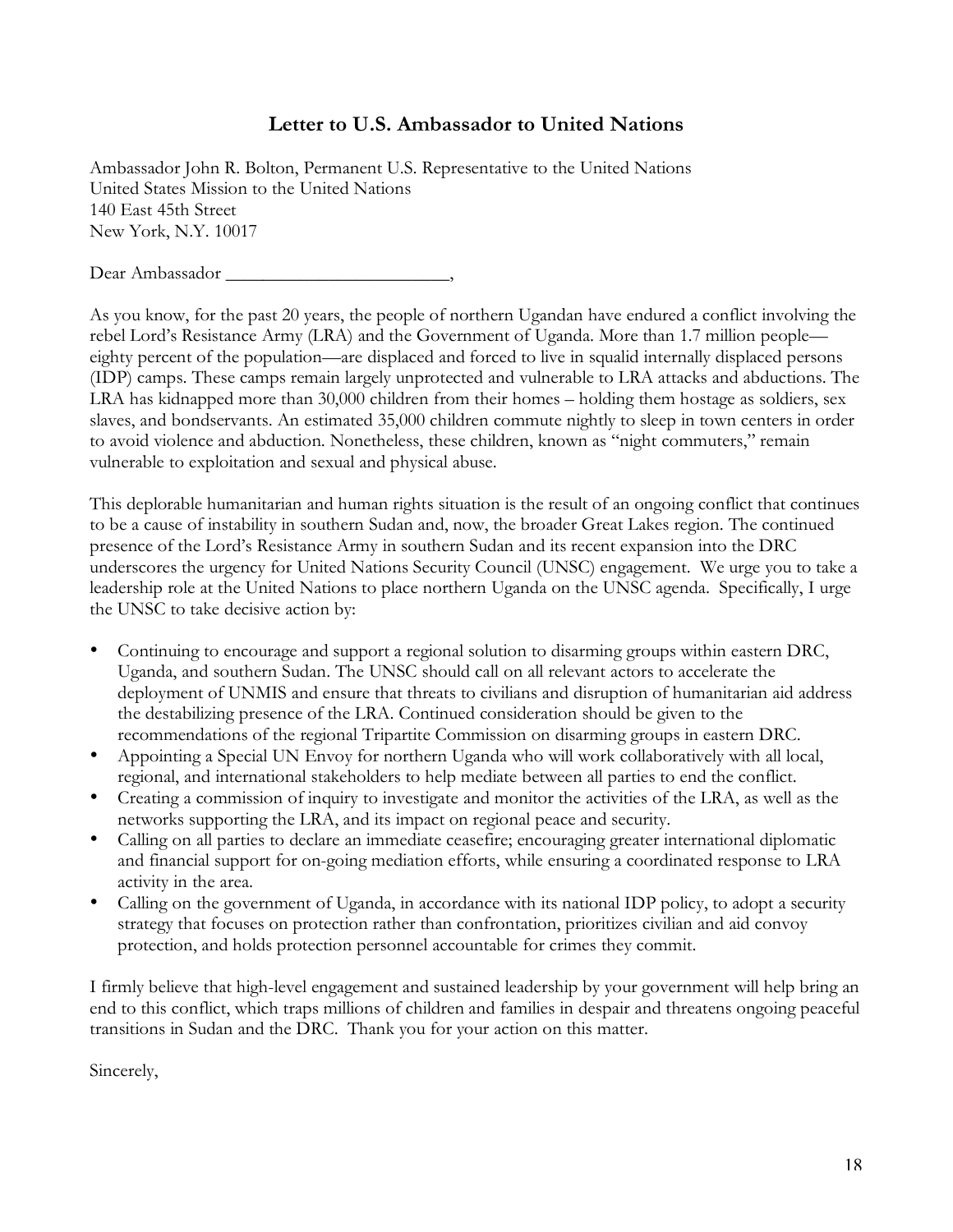#### **Letter to U.S. Secretary of State**

Dr. Condoleezza Rice United States Secretary of State 2201 C St. NW Washington, DC 20520

Dear Secretary Rice,

I write to you out of concern for the desperate humanitarian and political situation in northern Uganda, where the rebel Lord's Resistance Army (LRA) is waging a vicious war against the government and people of Uganda. This twenty-year war has led to the forced displacement of nearly two million people and the widespread exploitation of children as soldiers and sex slaves. As many as 35,000 children flee their rural homes for the relative safety of towns each night to avoid being kidnapped by the LRA.

This crisis has been prolonged by international neglect. Leadership from the United States can bring peace to the region. To this end, I respectfully request that you:

- Introduce the crisis to the agenda of the United Nations Security Council, as the LRA pose a serious threat to peace and stability in Uganda, Sudan, and Democratic Republic of the Congo.
- Utilize high-level diplomatic pressure to encourage the government of Uganda to better protect people displaced by the conflict, and to urge the government of Sudan to stop all LRA activities within its borders.
- Support a process for political resolution of the conflict, including political and financial backing for the mediation efforts of former government minister Betty Bigombe.
- Invest additional resources in improving conditions in the camps for displaced people, where emergency-level conditions currently cause an estimated 1,000 deaths every week.
- Travel to northern Uganda to see the crisis firsthand and to demonstrate its priority status for the U.S. government.

Your attention to this urgent matter can drastically improve the lives of people in the region and contribute to sustainable justice, peace and development. Thank you for your consideration.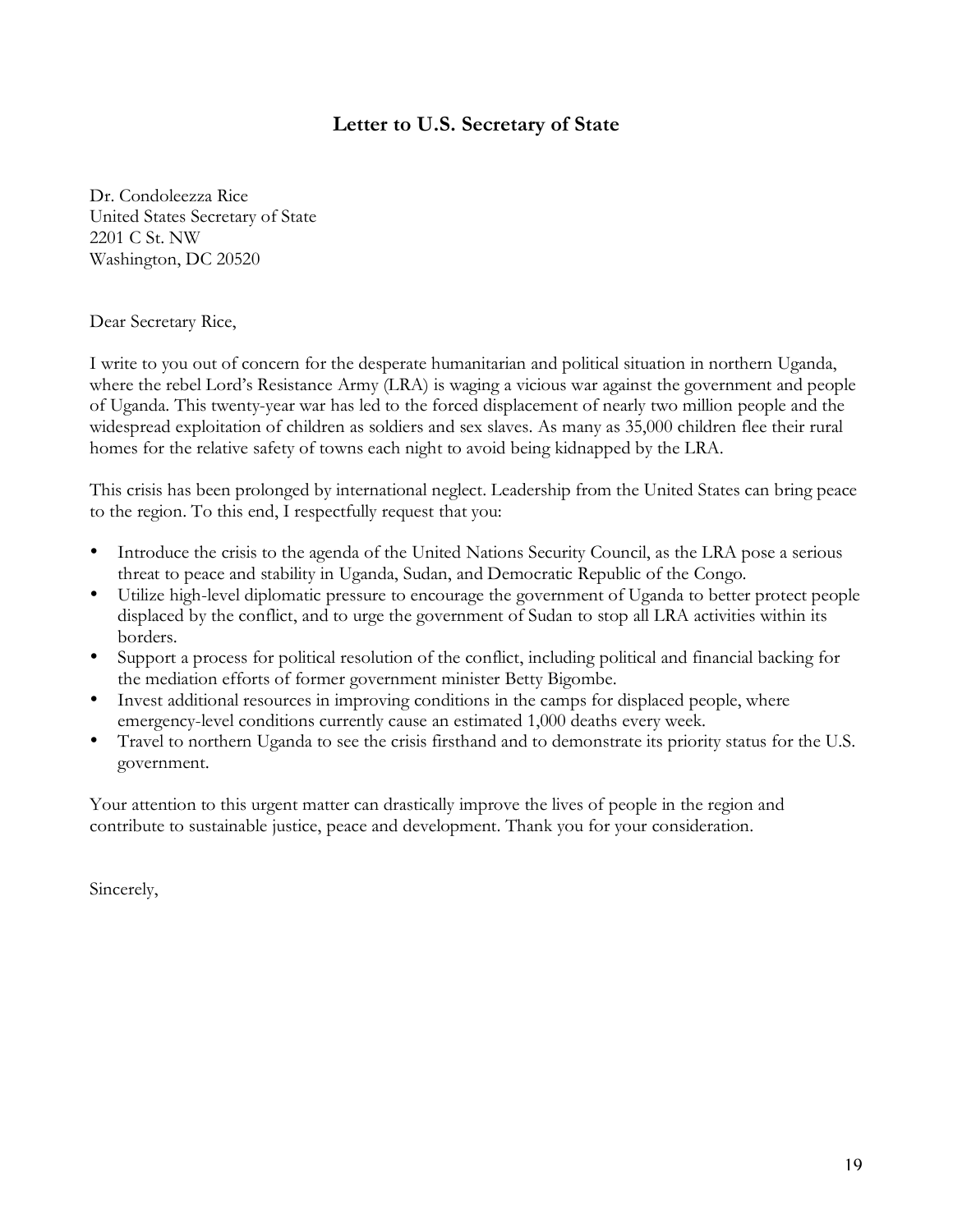## **Northern Uganda Advocacy Talking Points**

**Overview:** For the last twenty years, people in northern Uganda have been caught amidst a war between the brutal Lord's Resistance Army (LRA) and the Government of Uganda. The LRA has terrorized the local population, abducting more than 30,000 children, some as young as seven, to fill its ranks. The Ugandan government, in response, has confined the population to displacement camps, where appalling conditions cause an estimated 900 deaths each week. The war has been aptly described as "the world's worst neglected humanitarian crisis."

An international response should be aimed at several ends. It should:

- Support efforts to disarm and arrest LRA leadership.
- Identify and cut off sources of LRA funding.
- Promote the return of internally displaced peoples (IDPs) with security.
- Engage a broad political process that includes political mediation, reconciliation and reintegration of ex-combatants.

## **U.S. Policy Recommendations**

- Send an envoy of the State Department to work directly to support resolution of the conflict, acting as a liaison between relevant regional governments and militaries.
- Provide political and logistical support to the latest efforts by the Government of Southern Sudan to mediate peace talks between the LRA and Government of Uganda.
- Explore options to provide training and intelligence support to UPDF and SPLA in their military response to the LRA.
- In light of an increasing body of evidence that the government of Sudan maintains its support of the LRA, increase pressure on the government of Sudan to cease all such support.
- Require regular reports to Congress on the humanitarian, security, and human rights situation in northern Uganda.
- Investigate and address the atmosphere of impunity for Ugandan soldiers who profiteer from the war and continue to commit serious human rights violations against the population in northern Uganda.
- Provide more aid money to address the needs of the war-affected population.
- Urge Government of Uganda to put forth plan for secure return of IDPs. Offer financial assistance for implementation of such a plan and dismantling of camps.
- Seek to introduce the issue to the United Nations Security Council.

## **U.N. Policy Recommendations**

- Introduce and adopt a Security Council resolution specifically dealing with the crisis in northern Uganda.
- Call for the government of Uganda to fulfill its "responsibility to protect" its civilians, and undertake collective international action through the Security Council if the government fails to do so.
- Call for tripartite talks between Sudan, Uganda, and DRC to coordinate an effective response to the LRA's presence in the region. Consider options to coordinate a regional military response to serve ICC arrest warrants on top LRA leadership.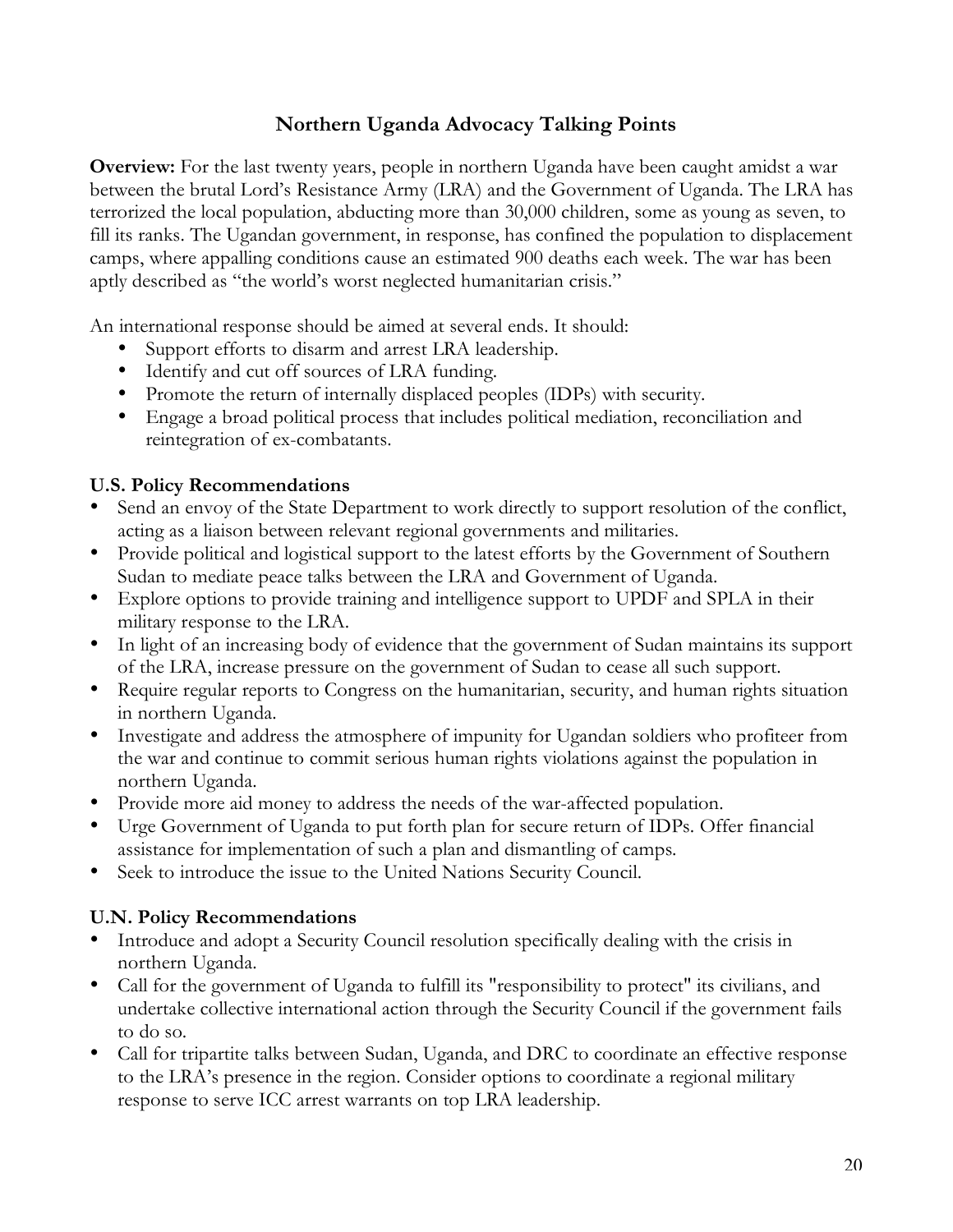- Urge Government of Uganda to put forth plan for secure return of IDPs. Offer financial assistance for implementation of such a plan and dismantling of camps.
- Expand the mandates of MONUC and UNMIS forces to help the ICC arrest LRA leaders.
- Call on the government of Sudan to end its support for the LRA and to pursue joint military operations with Ugandan and SPLA forces.
- Call on the government of Uganda to hold accountable its armed forces for human rights abuses.
- Send a senior U.N. envoy to contribute to resolution of the conflict and to report regularly to the Security Council on the humanitarian, security, and human rights situation in northern Uganda.

## **Requesting a Meeting at Your Senator or Rep.'s Local Office:**

*\* Thanks again to Sojourners (sojo.net) for providing this helpful text.*

It is important to be short and concise when you call or write your political representatives' office. Particularly in this case, you are writing merely to request a meeting. The same goes for when you call the office. Also, make sure you identify yourself and your group as a constituent from the representative's area.

The chances of securing a meeting are better with more forms of contact. The full contact information for each local office should be available online on the representative's web site.

Your first step should be a call to the local office, asking who arranges the Senator or Representative's schedule when he or she is in the state and how best to contact that person by phone, e-mail or fax. Write down the name and information and ask if that person is available at the moment.

If the scheduler is available, identify who you are and present your request over the phone to him or her. You can send the request via fax and/or email as well—this will help ensure that your request gets through. Try to secure a meeting time or at least a few possible times, over the phone.

If you are not able to get past the front desk, acquire as much information as possible. Send the fax and/or email to the office, to the attention of the scheduler, and then attempt to follow up by phone call later in the day or the next day. Follow up until you are able to schedule a meeting.

Keep in mind that a meeting with the Senator or Representative's staff is also an importance chance to present your concerns, and if a staff member is available to meet with your group, take that opportunity. Your effort to meet with your representative is a significant accomplishment in itself and a meeting with any legislative staff member is very valuable and worth pursuing.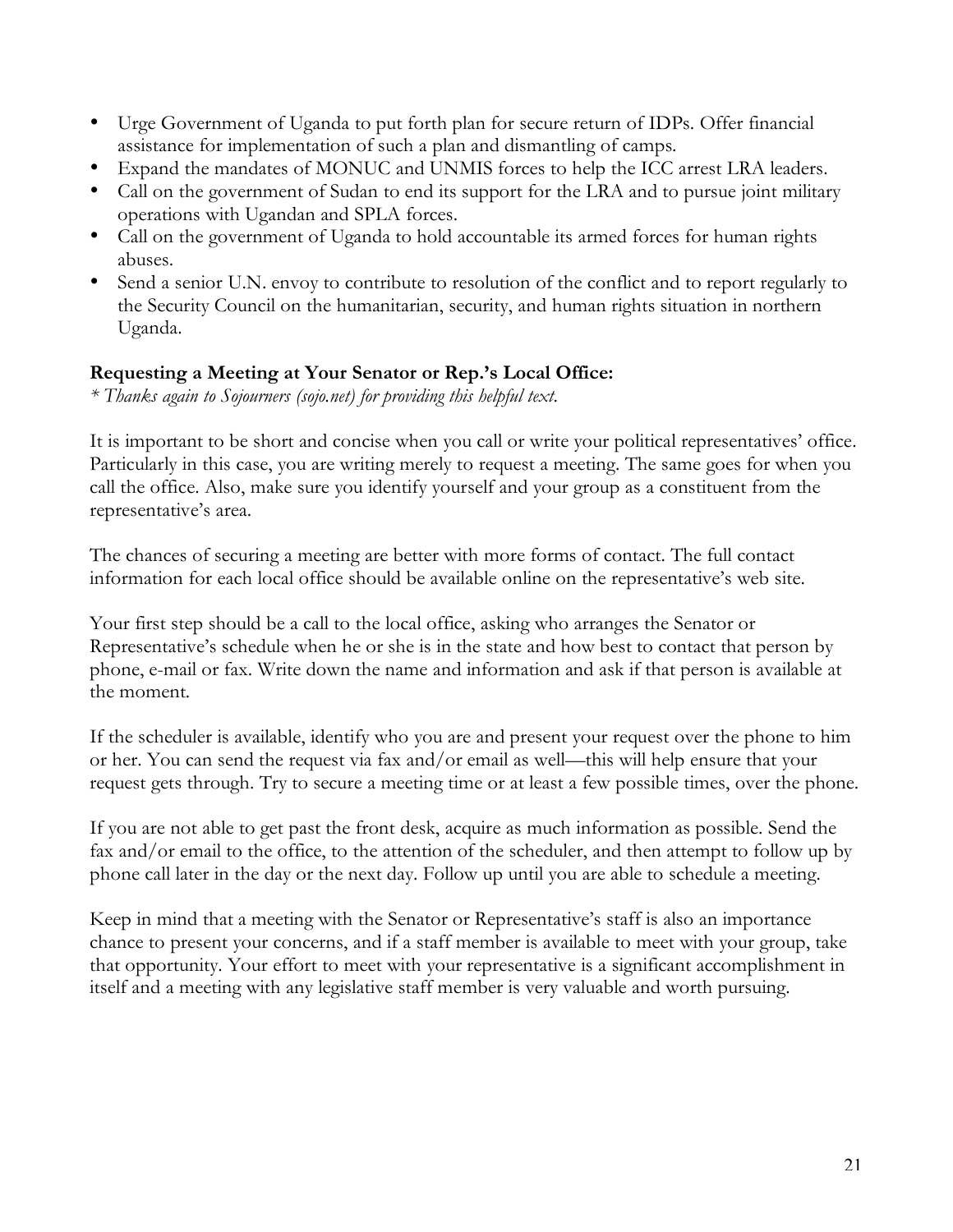## **Sign-Up Sheet for Northern Uganda Advocates**

| Name | E-Mail | Zip Code |
|------|--------|----------|
|      |        |          |
|      |        |          |
|      |        |          |
|      |        |          |
|      |        |          |
|      |        |          |
|      |        |          |
|      |        |          |
|      |        |          |
|      |        |          |
|      |        |          |
|      |        |          |
|      |        |          |
|      |        |          |
|      |        |          |
|      |        |          |
|      |        |          |
|      |        |          |
|      |        |          |
|      |        |          |
|      |        |          |
|      |        |          |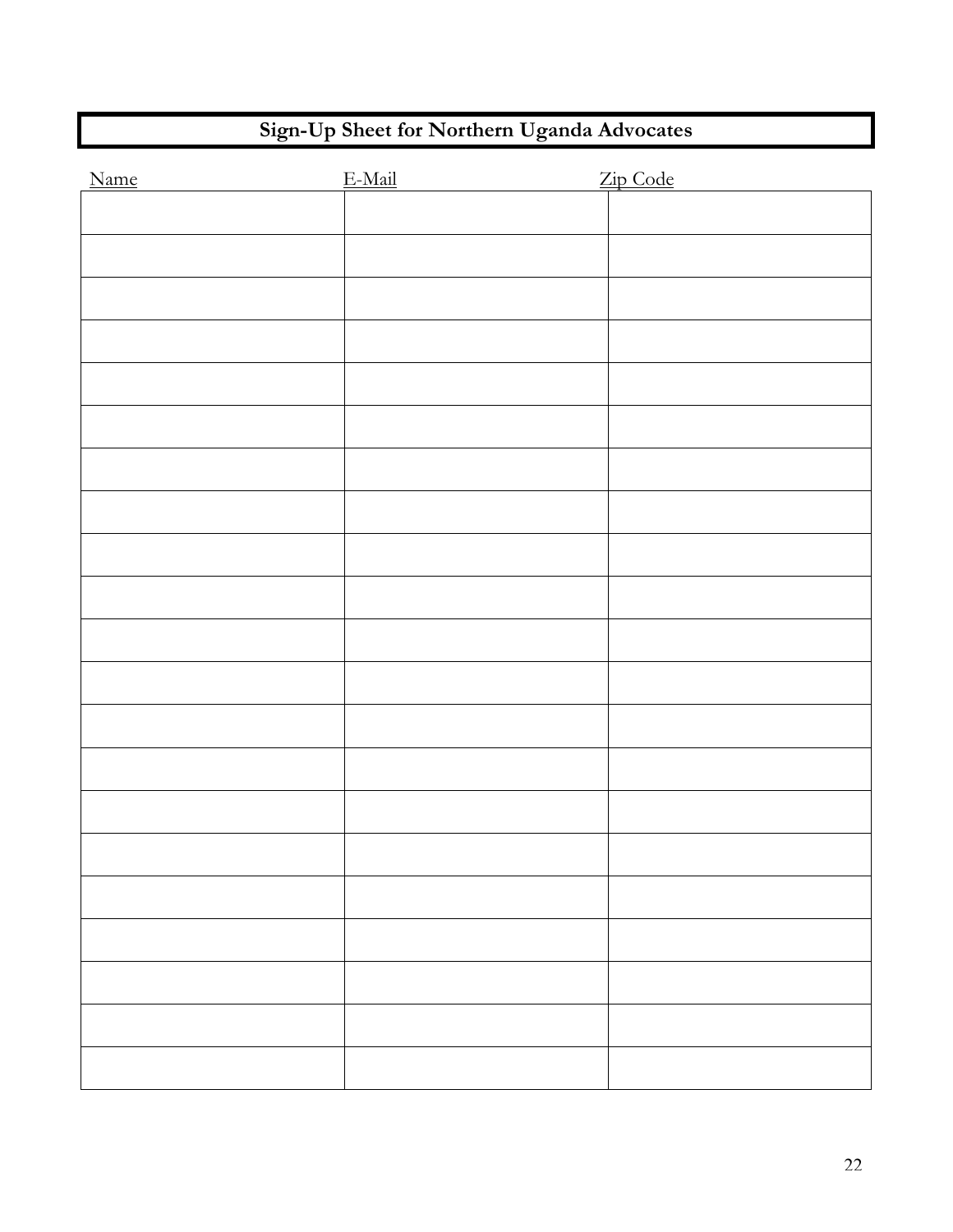## **Ending Uganda's cycle of slavery and revenge By: David Batstone** *From Sojourners (www.Sojo.net), 7 June 2006*

I spent the past week in northern Uganda. I am conducting field research and interviews for a book I am writing on human slavery.

I hope to be one of many to raise awareness of this tragic epidemic. Criminal activity currently enslaves 27 million people globally, half of which are children under the age of 18, and the trade generates an estimated \$13 billion dollars annually.

Slavery takes a tragic twist in Uganda. Children are abducted and forced to serve in a rebel group calling itself the Lord's Resistance Army. The LRA has snatched up as many as 40,000 children over its 20-year existence.

During my visit to Uganda, I interviewed numerous young people who escaped the LRA and have gained refuge and rehabilitation at World Vision's Children of War Center. Only a few days out of captivity in some cases, the children spoke of unimaginable terror. Some of the children I spoke with had spent eight years in servitude, and many had spent at least four years with the LRA.

Most of the boys are trained to be mass murderers. I realize that language is strong, but it fits. The LRA targets young children because they believe they are more easily molded into trained killers. They learn how to engage in combat with soldiers and are forced to pillage defenseless villages, often leaving countless dead in their wake.

A smaller percentage of the girls are forced to be soldiers. Most of them become sex slaves and domestic servants to the older LRA soldiers. Typically after a village raid, the commanders divide the girls up amongst themselves. Only men of a certain rank have the privilege of owning these young girls.

At the moment most of us who are 21st century abolitionists focus on stopping the captivity and ongoing abductions of children in Uganda. Spending some time there, however, I got a glimpse of an equally daunting task: How do you bring about reconciliation once the terror comes to an end?

World Vision workers in the camp already are starting to address this dilemma. Idah Lagum Lumoro, a counselor and camp director at a World Vision center, shared with me a heart-rending tale of a woman who had her nose, lips, and ears sliced off by the rebels. When she came to the rehabilitation camp, she was horrified to encounter the very rebel soldier who had ordered her torture. In his own defense, the young man claimed that a superior officer in the LRA had commanded him to give the order. Even though civilian witnesses present at the crime confirmed that fact, you can imagine how difficult it was for the woman to forgive this young ex-officer. That story, unfortunately, is not rare. Nearly every child abducted into the LRA has been forced to participate in atrocities. Typically, an abducted child's initiation is to kill a family member, or